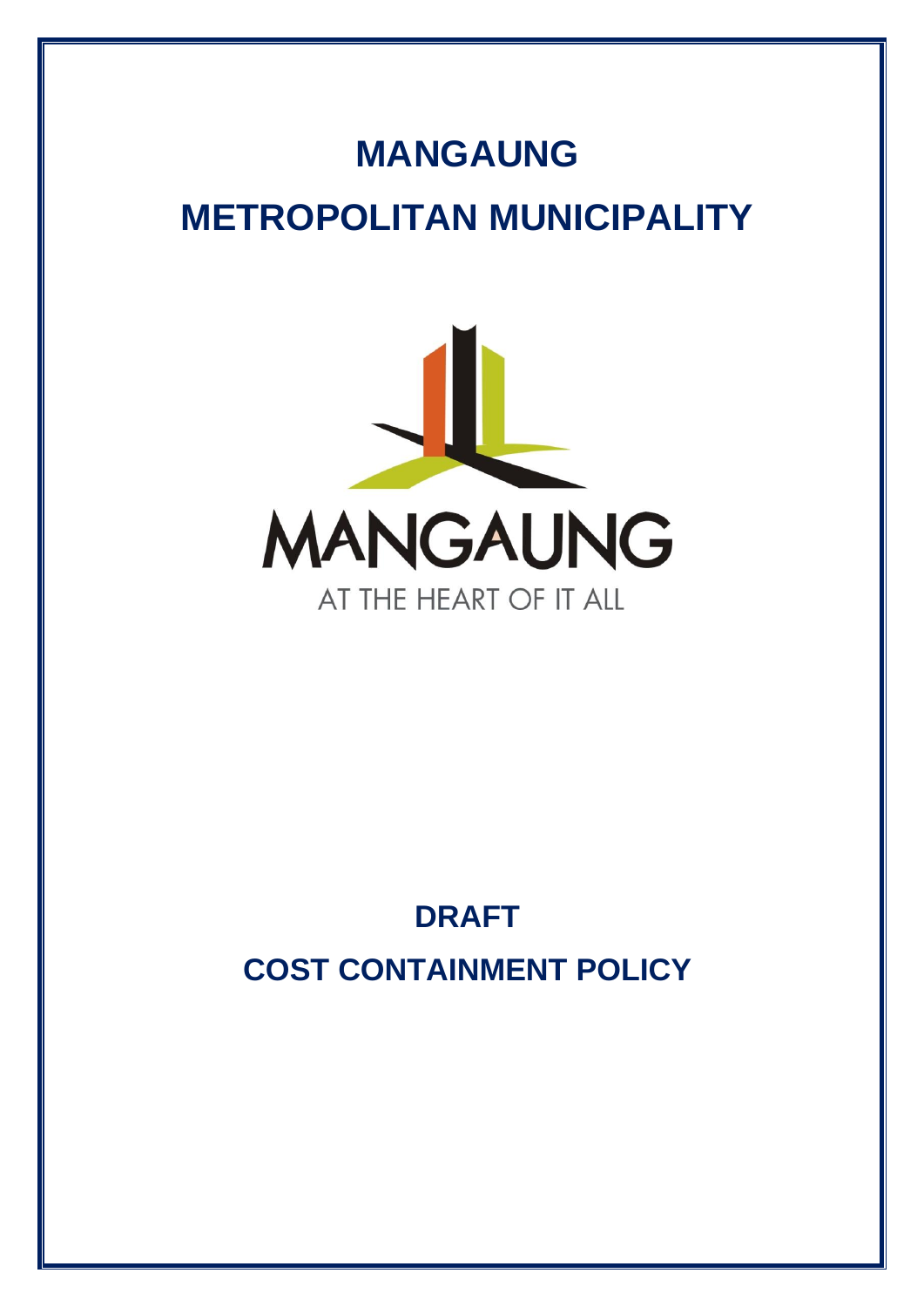#### **INDEX**

| 1.  |                                                                     |
|-----|---------------------------------------------------------------------|
| 2.  |                                                                     |
| 3.  |                                                                     |
| 4.  |                                                                     |
| 5.  |                                                                     |
| 6.  |                                                                     |
| 7.  |                                                                     |
| 8.  |                                                                     |
| 9.  |                                                                     |
| 10. |                                                                     |
| 11. | Staff study tours/ benchmark visits and team building exercises 5   |
| 12. |                                                                     |
| 13. | Expenses related to telephone, cellular phones and data facilities7 |
| 14. |                                                                     |
| 15. |                                                                     |
| 16. |                                                                     |
| 17. |                                                                     |
| 18. |                                                                     |
| 19. |                                                                     |
| 20. |                                                                     |
| 21. |                                                                     |
| 22. |                                                                     |
| 23. |                                                                     |
| 24. |                                                                     |
| 25. |                                                                     |
| 26. |                                                                     |
|     |                                                                     |
| 27. |                                                                     |
| 28. |                                                                     |
| 29. |                                                                     |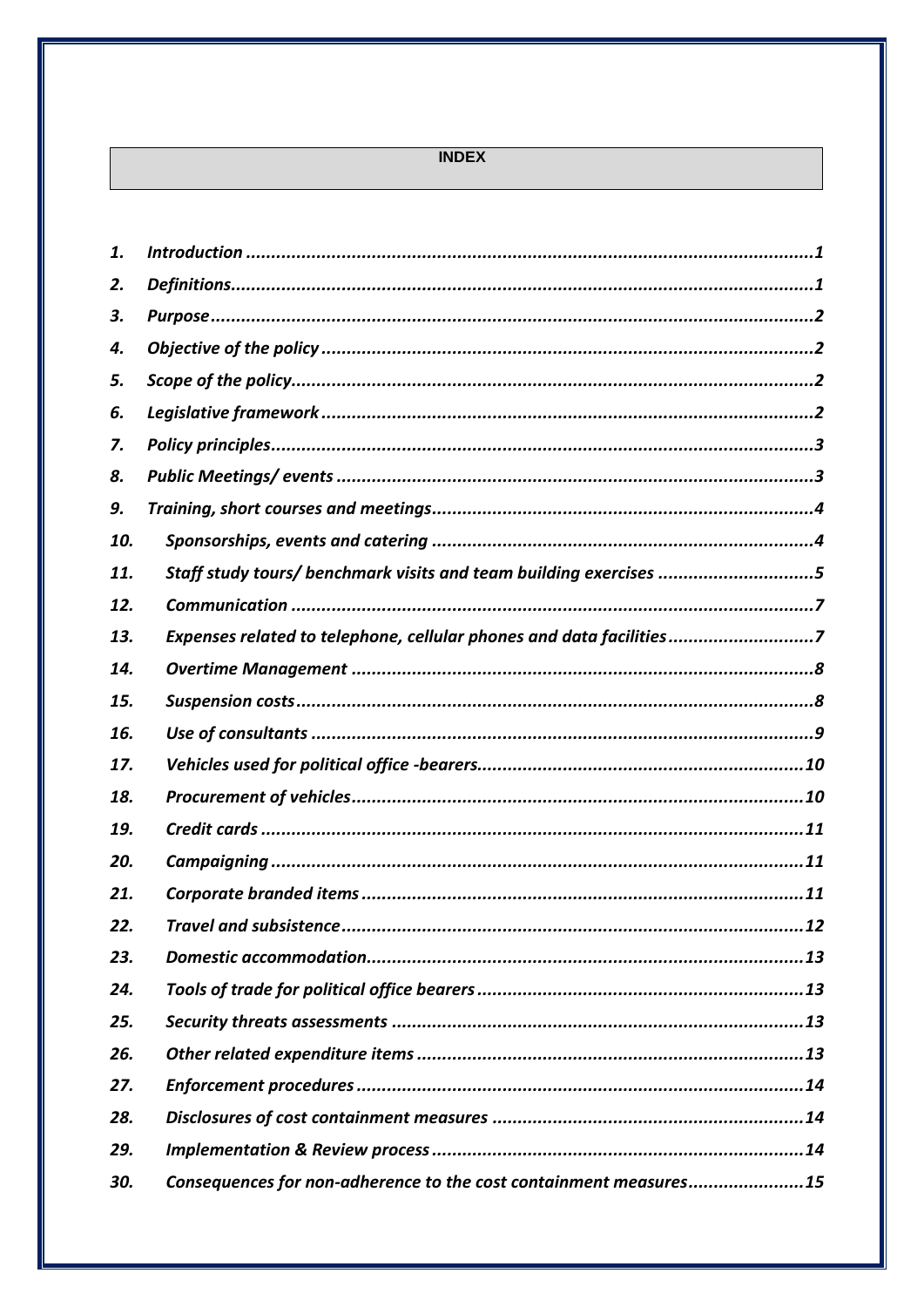| 32. Annexure B: BA/COMAIR and SAA Deal Codes per Municipality 18 |  |
|------------------------------------------------------------------|--|
|                                                                  |  |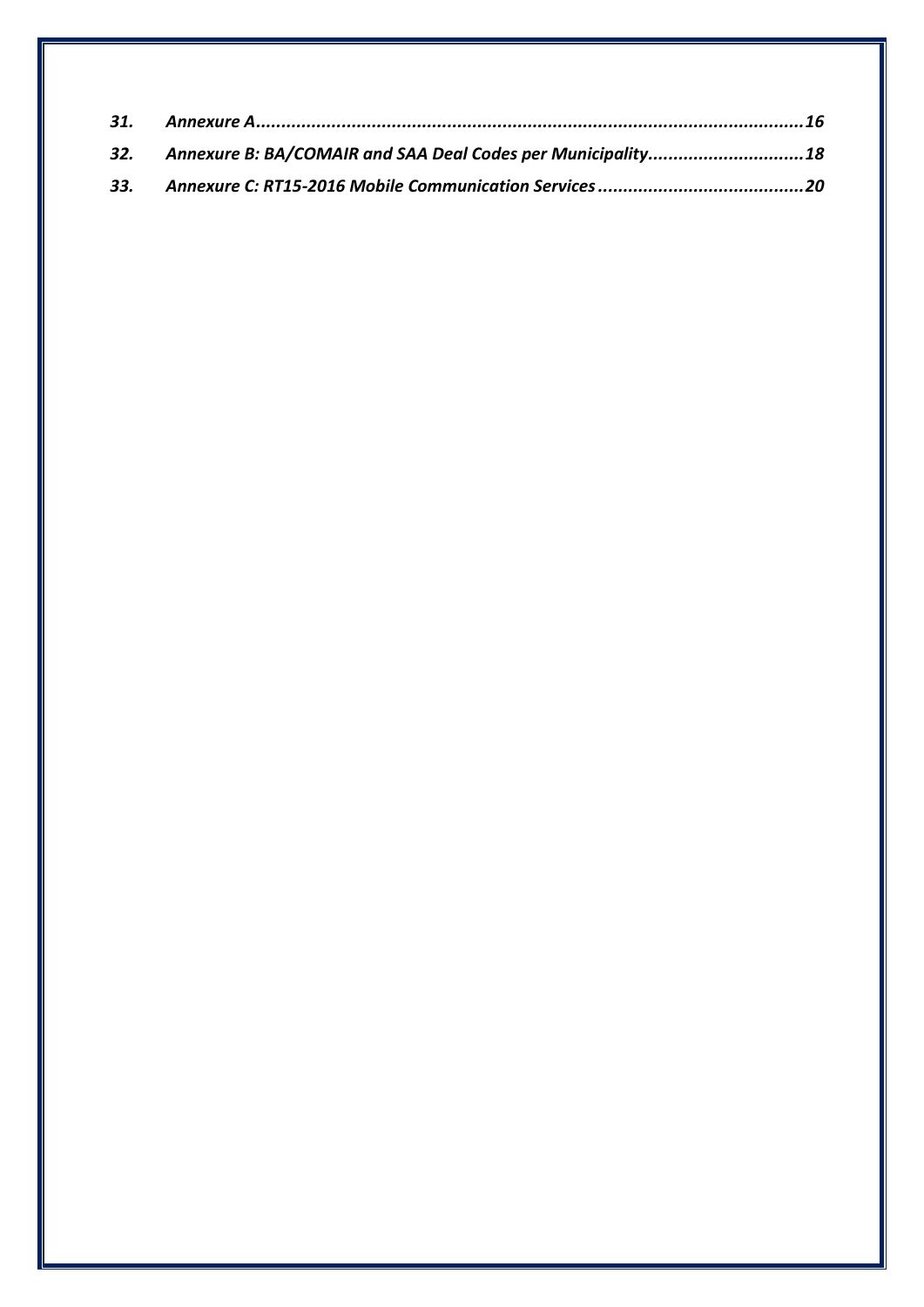#### <span id="page-3-0"></span>**1. Introduction**

- 1.1 Each municipality or municipal entity must develop or revise and implement a cost containment policy which must –
	- (a) in the case of a municipality, be adopted by the municipal council, and in the case of a municipal entity, by the board of directors as part of its budget related policies;
	- (b) define a municipality or municipal entity's objectives for the use of consultants; and
	- (c) be consistent with the Act and these Regulations.
- 1.2 The cost containment policy of a municipality or a municipal entity contemplated in sub - regulation  $(1)$  must  $-$ 
	- (a) be in writing;
	- (b) give effect to these Regulations;
	- (c) be reviewed annually, as may be appropriate;
	- (d) be communicated on the municipality's or municipal entity's website; and
	- (e) set out
		- (i) monitoring measures for ensuring implementation of the policy;
		- (ii) procedures for the annual review of the policy; and
		- (iii) consequences for non-adherence to the measures contained therein.

#### <span id="page-3-1"></span>**2. Definitions**

In these Regulations, a word or expression to which a meaning has been assigned in the Act has the same meaning as in the Act, unless the context indicates otherwise, and-

**"Act**" means the Local Government: Municipal Finance Management Act, 2003 (Act No. 56 of 2003);

"**Consultant**" means a professional person, individual, partnership, corporation, or a company appointed to provide technical and specialist advice or to assist with a design and implementation of projects or to assist a municipality or municipal entity to perform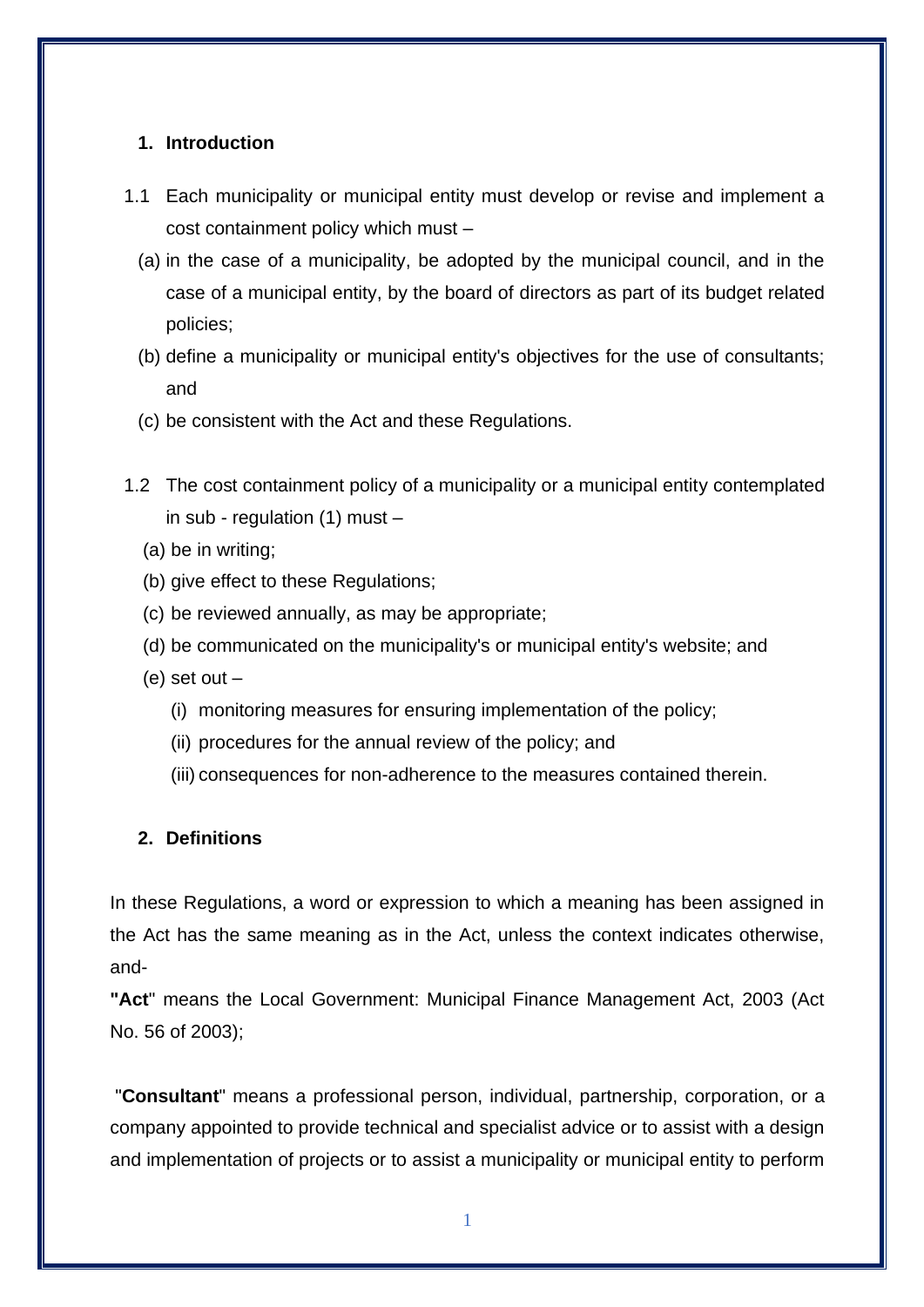its functions to achieve the objects of local government in terms of section 152 of the Constitution;

"**Cost containment**" means measures implemented to curtail spending in terms of these regulations; and

"**Credit card**" means a card issued by a financial services provider, which creates a revolving account and grants a line of credit to the cardholder.

"**Municipality**" means Mangaung Metropolitan Municipality

## <span id="page-4-0"></span>**3. Purpose**

The purpose of the policy is to regulate spending and to implement cost containment measures at Mangaung Metropolitan municipality.

## <span id="page-4-1"></span>**4. Objective of the policy**

The objectives of this policy are to:

- 4.1 To ensure that the resources of the municipality are used effectively, efficiently and economically;
- 4.2 To implement cost containment measures.

## <span id="page-4-2"></span>**5. Scope of the policy**

This policy will apply to all councilors and municipal employees.

## <span id="page-4-3"></span>**6. Legislative framework**

This policy must be read in conjunction with the

- 6.1The Municipal Finance Management Act, Circular 97
- 6.2Municipal Cost Containment Regulations, 2019;
- 6.3Travelling and subsistence policy
- 6.4Fleet policy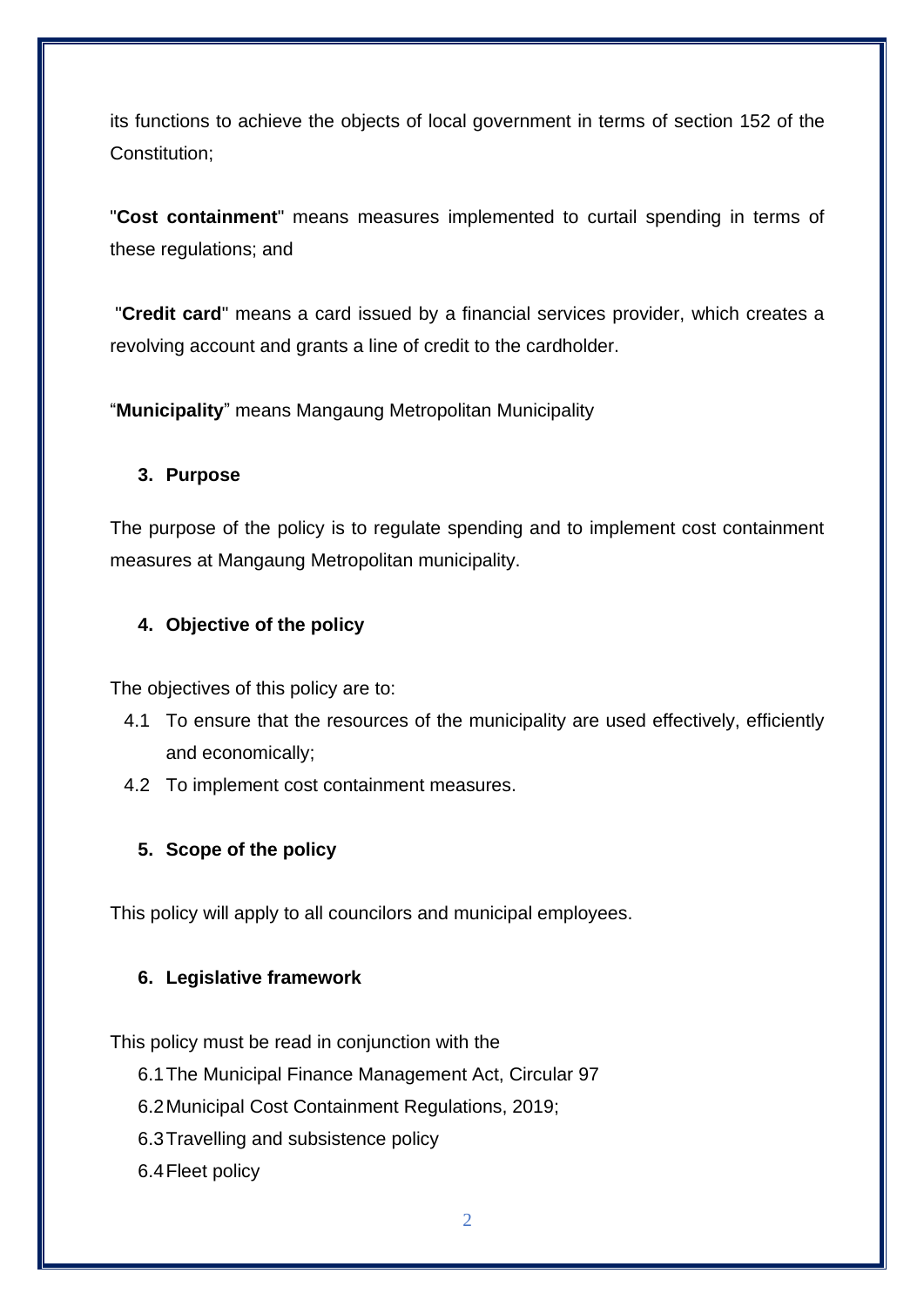- 6.5Overtime policy as contained in the SALGBC Main Collective Agreement;
- 6.6Delegation of powers
- 6.7Cellphone policy

## <span id="page-5-0"></span>**7. Policy principles**

- 7.1This policy will apply to the procurement of the following goods and/or services:
- (a) Public meetings / events
- (b) Training, short courses and meetings
- (c) Sponsorships, events and catering
- (d) Staff study tours, benchmark visits and team building exercises
- (e) Communication
- (f) Expenses related to telephones, cellular phones and data facilities
- (g) Overtime management
- (h) Use of consultants
- (i) Vehicles used for political office–bearers
- (j) Procurement of vehicles
- (k) Credit cards
- (l) Campaigning
- (m) Corporate branded items
- (n) Travel and subsistence
- (o) Domestic accommodation
- (p) Tools of trade for political office bearers
- (q) Security threats assessments
- (r) Other related expenditure items

## <span id="page-5-1"></span>**8. Public Meetings/ events**

8.1 Before approving the hosting of conferences or events, Heads of departments must ensure that the costs associated with such have been reliably estimated, cost-effective options have been assessed and that enough budgeted funds are available to host the conference or event.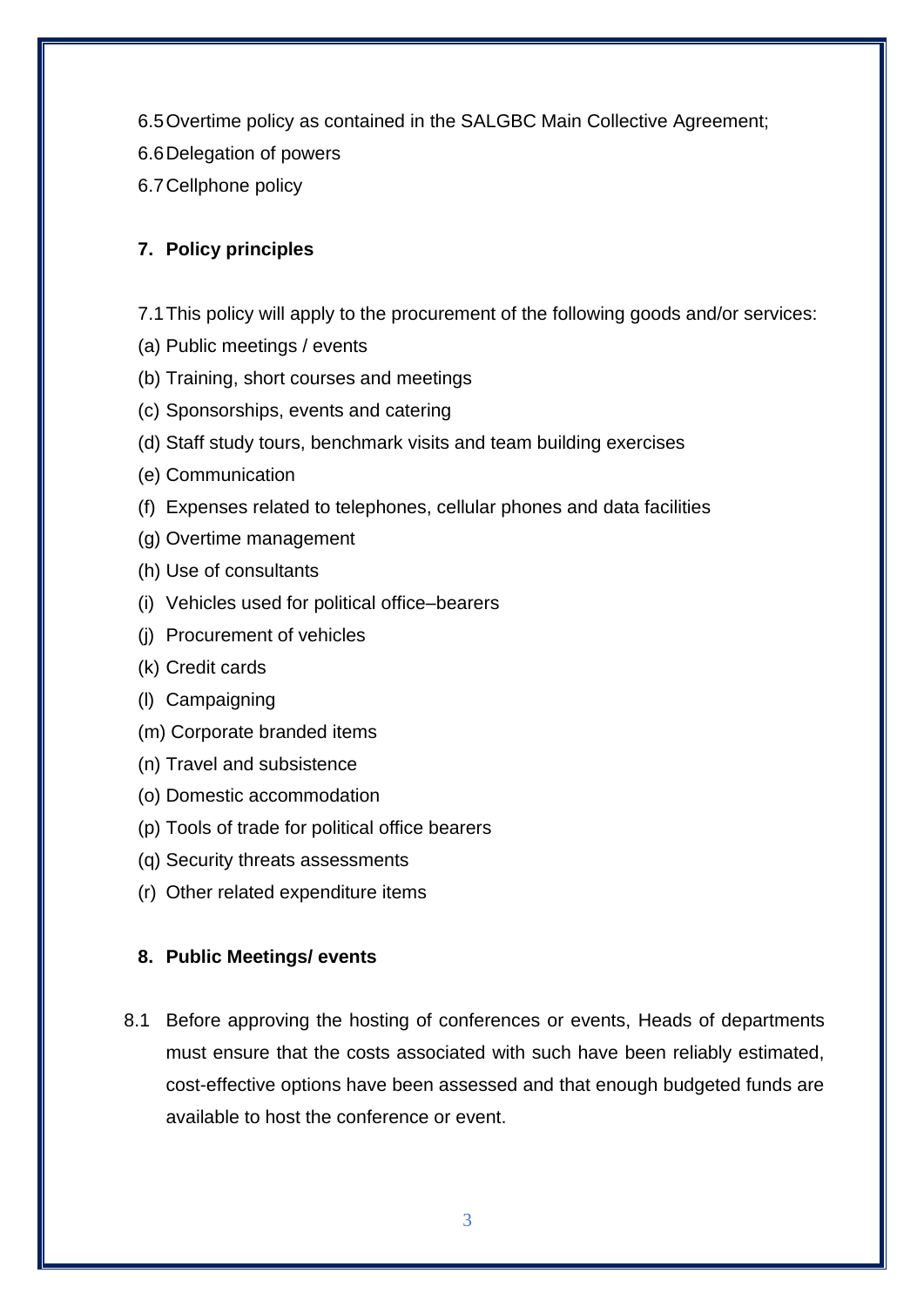8.2 The Heads of departments must submit the requests to the Chief Financial Officer for recommendation and to the City Manager for approval. The Chief Financial Officer must take cognizance of the cash flow position of the City.

## <span id="page-6-0"></span>**9. Training, short courses and meetings**

- 9.1 All requests for training and short courses should be submitted to Director Corporate Services and Chief Financial Officer for consideration. Only accredited training providers will be considered.
- 9.2 Nominations for training should be limited to two (2) representatives per department or division per training where possible. Travelling should be by means of road transport in instances where the delegation for training is more than three (3).
- 9.3 Training attended by employees and councilors of the City may only be attended at accredited service providers to ensure sufficient quality of training and obtain value for money.

## <span id="page-6-1"></span>**10.Sponsorships, events and catering**

- 10.1 The municipality may not incur catering expenses for meetings that are only attended by persons in the employ of the municipality, unless prior written approval is obtained from the accounting officer.
- 10.2 Catering expenses may be incurred by the accounting officer for the following, if they exceed five (5) hours:
	- (a) Hosting of meetings;
	- (b) Conferences;
	- (c) Workshops;
	- (d) Courses;
	- (e) Forums;
	- (f) Recruitment interviews; and
	- (g) Council proceedings
- 10.3 Entertainment allowances of officials may not exceed two thousand rand (R2 000,00) per person per financial year, unless otherwise approved by the accounting officer.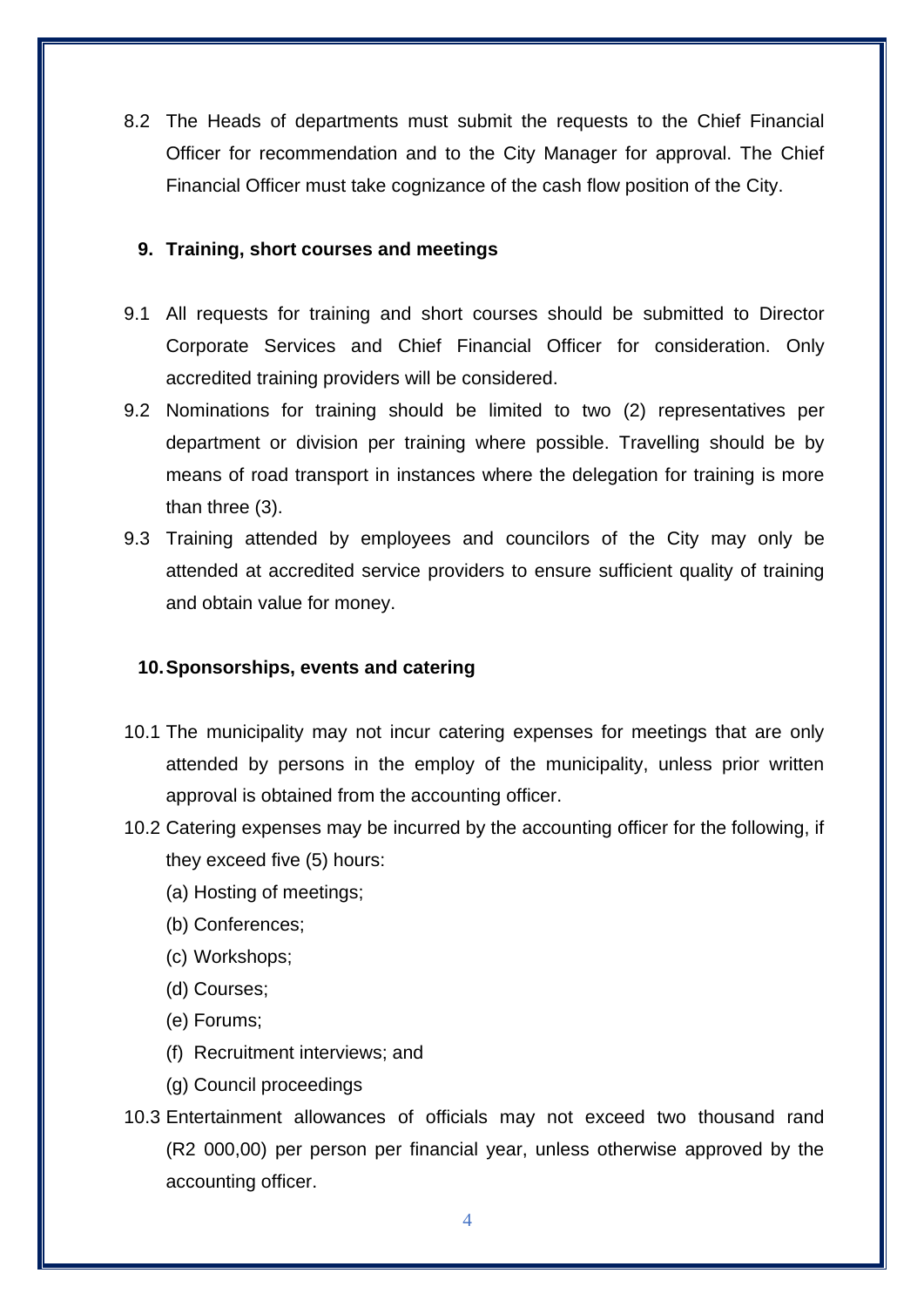- 10.4 Expenses may not be incurred on alcoholic beverages.
- 10.5 Social functions, team building exercises, year-end functions, sporting events, budget speech dinners and other functions that have a social element must not be financed from the municipal budget or by any supplier or sponsor such as but not limited to:
	- (a) staff year-end functions
	- (b) staff wellness functions
	- (c) attendance of sporting events by municipal officials
- 10.6 Expenditure may be incurred to host farewell functions in recognition of officials who retire after serving the municipality for ten (10) or more years, or retire on grounds of ill health. The expenditure should not exceed the limits of the petty cash usage as per the petty cash policy of the municipality.

## <span id="page-7-0"></span>**11.Staff study tours/ benchmark visits and team building exercises**

- 11.1 Appropriate benchmark costs must be considered prior to granting approval for an official to attend a conference or event within and outside the borders of South Africa.
- 11.2 The benchmark costs may not exceed an amount determined by National Treasury.
- 11.3 When considering applications from officials to conferences or events within and outside the borders of South Africa, the accounting officer must take the following into account:
	- (a) The officials role and responsibilities and the anticipated benefits of the conference or event;
	- (b) Whether the conference or event will address the relevant concerns of the municipality;
	- (c) The appropriate number of officials to attend the conference or event, not exceeding three officials; and
	- (d) Availability of funds to meet expenses related to the conference or event.
- 11.4 The amount referred to in 11.2 above excludes costs related to travel, accommodation and related expenses, but includes:
	- (a) Conference or event registration expenses; and
	- (b) Any other expense incurred in relation to the conference or event.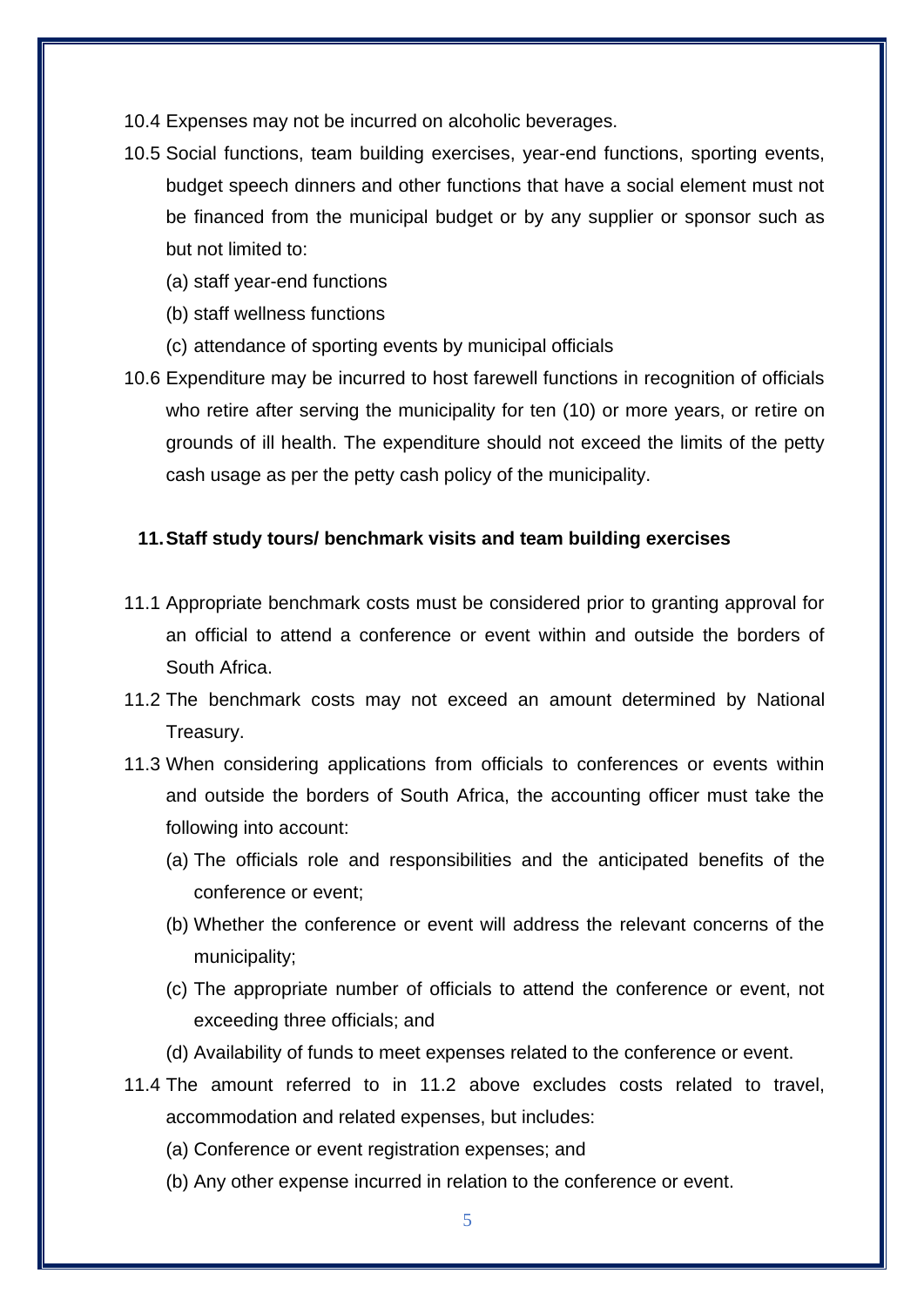- 11.5 When considering the cost for conferences or events the following items must be excluded, laptops, tablets and other similar tokens that are built into the price of such conferences or events.
- 11.6 Attendance of conferences will be limited to one (1) per annum with a maximum of two (3) delegates.
- 11.7 Meetings and planning sessions that entail the use of municipal funds must, as far as possible, be held in-house.
- 11.8 Municipal offices and facilities must be utilized for conferences, meetings and strategic planning sessions where an appropriate venue exists within the municipal jurisdiction.
- 11.9 The municipality must take advantage of early registration discounts by granting the required approvals to attend the conference, event or study tour, in advance.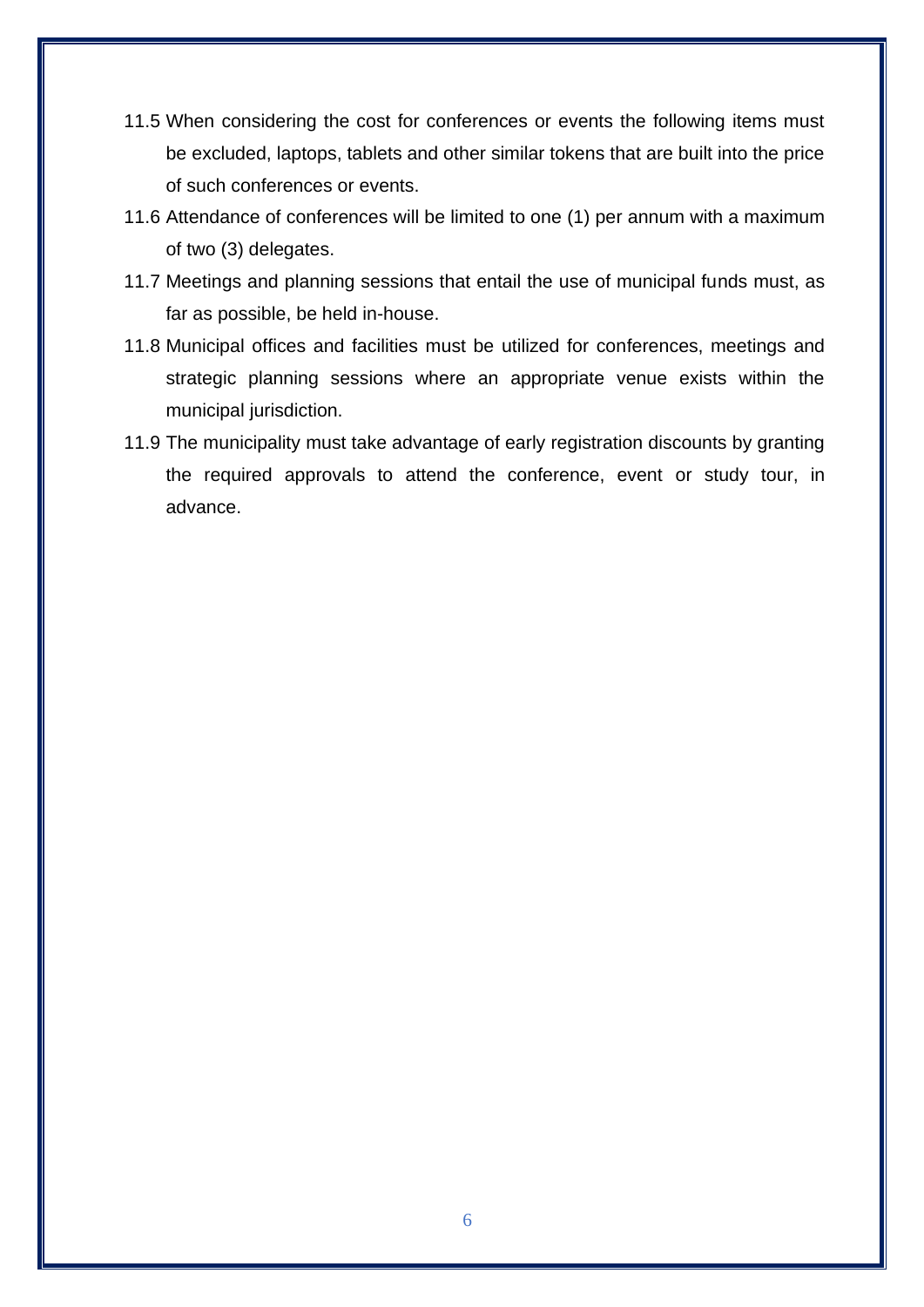#### <span id="page-9-0"></span>**12.Communication**

- 12.1 All municipal related events must, as far as possible, be advertised on the municipal website, instead of advertising in magazines or newspapers except for recruitment and procurement purposes.
- 12.2 Publications such as internal newsletters must be designed internally and be published quarterly in an electronic media format and on the municipal website/intranet.
- 12.3 Newspapers and other related publications for the use of officials must be discontinued on the expiry of existing contracts or supply orders.
- 12.4 Only the Executive Mayor, Deputy Mayor, Speaker and MMCs will be supplied with weekly newspapers**.** To minimize the costs, the recipients must indicate the newspapers that they prefer to avoid buying newspapers that they do not read (Saturdays and Sundays are excluded from supply of newspapers). The use of digital media/ online outlets is encouraged.
- 12.5 The acquisition of mobile communication services must be done by using the transversal contracts that have been arranged by the National Treasury.

#### <span id="page-9-1"></span>**13.Expenses related to telephone, cellular phones and data facilities**

- 13.1 Head of Departments through assistance of Corporate Services must implement policies and procedures to effectively manage and monitor expenses related to telephones, cellular phones and data facilities, including the recovery of costs for the private use thereof by employees from their salaries. Head of departments must set a limit of outgoing calls as per the operational activities an employee carries out. The limits should be in line with the Cellphone policy.
- 13.2 Director Corporate Services must review the Cellphone policy to ensure alignment with the cost containment regulations, MFMA Circular 97 and this policy. The said policy must provide for measures and procedures to monitor and manage telephone expenses including recovery of private use of telephone and outgoing call cap/ limit.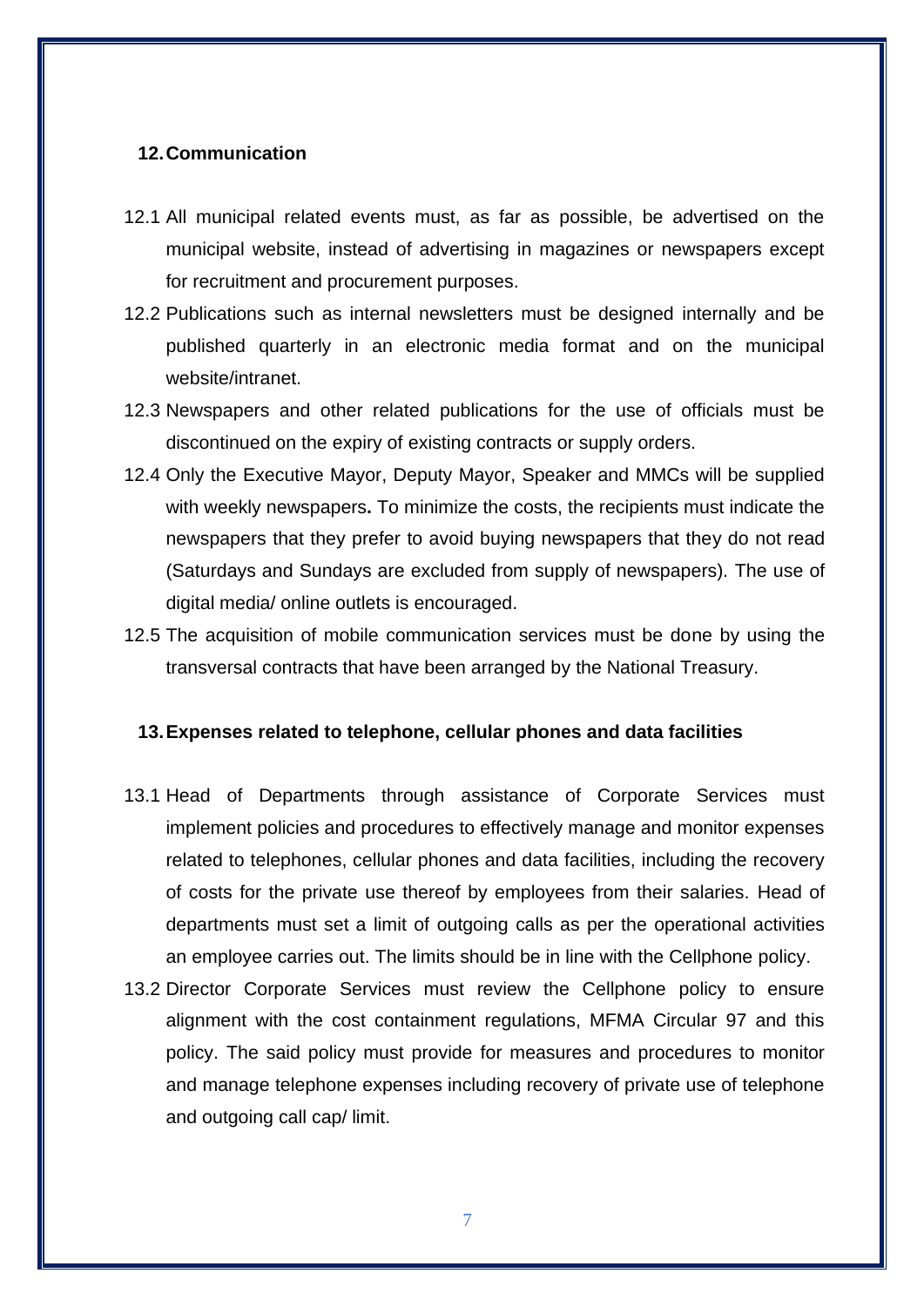#### <span id="page-10-0"></span>**14.Overtime Management**

- 14.1 Overtime must be undertaken in compliance with all relevant policies, SALGBC Collective Agreements and applicable legislation (e.g. Basic Conditions of Employment Act).
- 14.2 Overtime should only be approved where the necessary budget provision exists, after a need analysis has been undertaken by the relevant Directorate.
- 14.3 Planned overtime must be submitted to management for consideration on a monthly basis.
- 14.4 Authority to work overtime more than 40 hours per month must be obtained from the City Manager prior to the overtime being worked, as this is in contravention of Section 10 of the Basic Conditions of Employment Act (BCEA).
- 14.5 The Director must ensure that overtime worked which is more than 40 hours, was authorized by the City Manager prior to the actual overtime being worked and is in line with SALGBC Collective Agreement.
- 14.6 The core working hours of the employees to be changed to a shift system, where applicable, to obviate the need for overtime.
- 14.7 The regulations issued by the Department of Labor, relating to annual salary thresholds within which overtime may be paid, must be adhered to.
- 14.8 The Corporate Services Directorate must ensure that an Overtime Policy is developed and approved by Council, and such policy must be in line with the applicable legislation and regulations.
- 14.9 No adjustment budget for overtime will be submitted for council approval. Votes which are exceeded will remain soft locked until there are excess funds or savings within the department.

#### <span id="page-10-1"></span>**15.Suspension costs**

15.1 Costs associated with long-standing staff suspensions and legal costs associated with not following due processes when suspending and dismissing staff must be eliminated.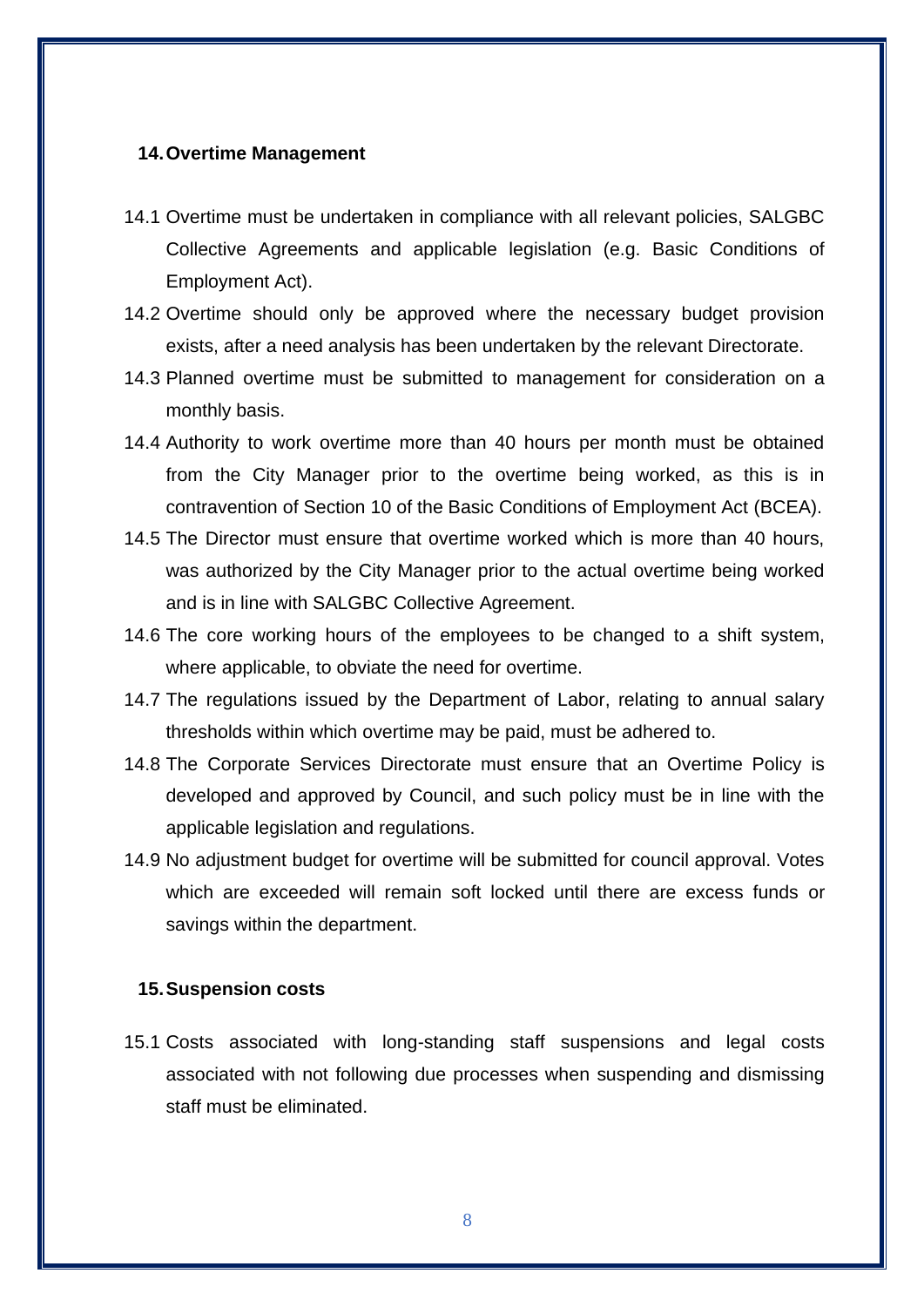15.2 Director Corporate Services and the relevant HODs must ensure that employees are not suspended for more than three months without initiating disciplinary process or employee recall.

#### <span id="page-11-0"></span>**16.Use of consultants**

- 16.1 The Accounting Officer may only appoint consultants after an assessment of the needs and requirements has been conducted to support the requirement of the use of consultants.
- 16.2 The assessment referred to in 15.1 must confirm that the municipality does not have requisite skills or resources in its full time employ to perform the function that the consultant will carry out.
- 16.3 When consultants are appointed the following should be included in the Service Level Agreements:
	- (a) Consultants should be appointed on a time and cost basis that has specific start and end dates;
	- (b) Consultants should be appointed on an output-specific, specifying deliverables and the associated remuneration;
	- (c) Ensure that cost ceilings are included to specify the contract price as well as whether the contract price is inclusive or exclusive of travel and subsistence.
	- (d) The travel and subsistence costs of consultants must be in accordance with the national travel policy issued by the National Department of Transport, as updated from time to time.
	- (e) All engagements with consultants should be undertaken in accordance with the municipality's supply chain management policy.
- 16.4 Each department which makes use of consultants should develop Consultancy reduction plans for approval by the City Manager.
- 16.5 All contracts with consultants must include a retention fee or a penalty clause for poor performance.
- 16.6 The specifications and performance of the service provider must be used as a monitoring tool for the work that is to be undertaken and performance must be appropriately recorded and monitored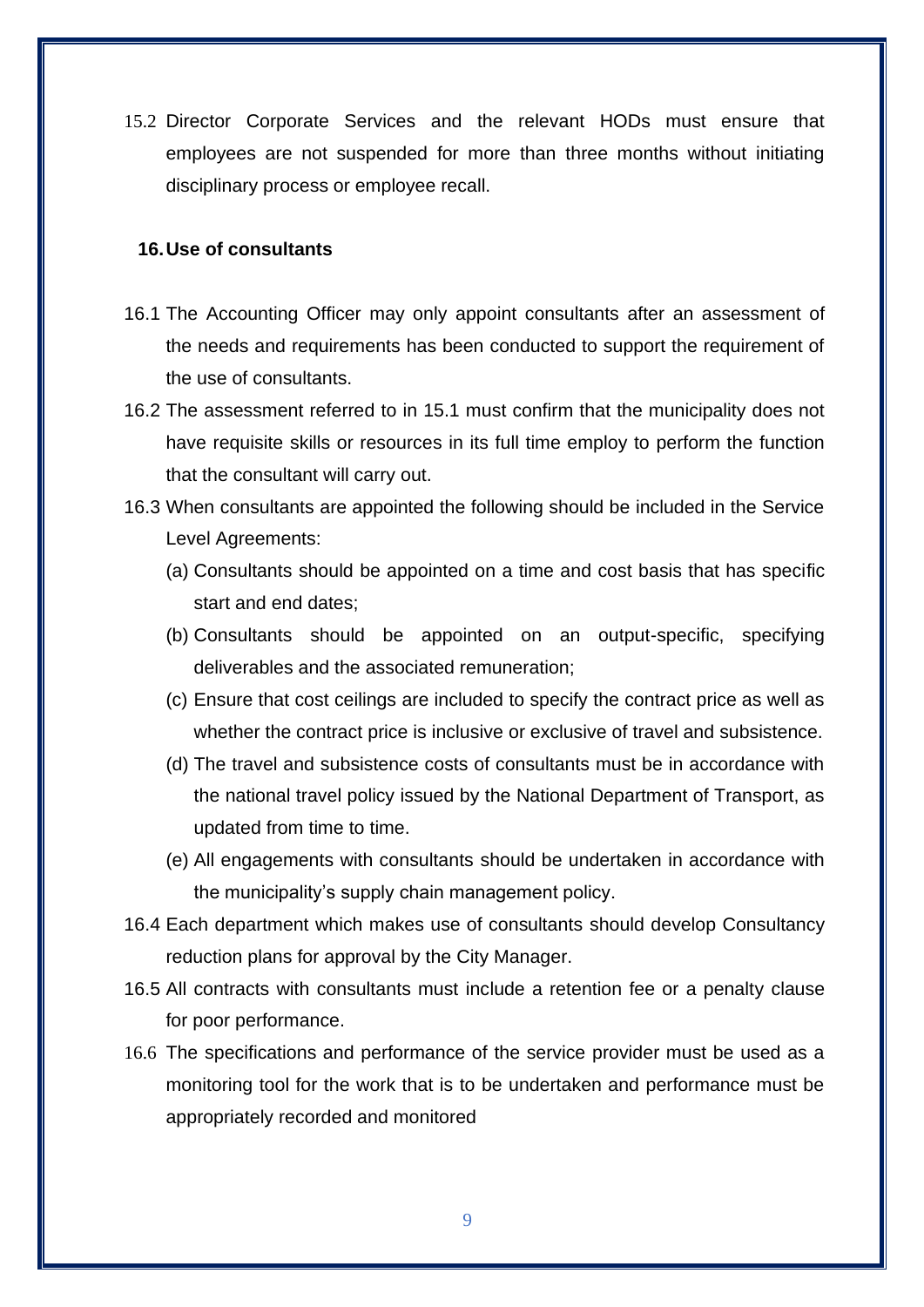#### <span id="page-12-0"></span>**17.Vehicles used for political office -bearers**

- 17.1 The threshold limit for vehicle purchases relating to official use by political office -bearers must not exceed R700 000 or 70% (VAT inclusive) of the total annual remuneration package of the political office bearer concerned as defined in the Public Office Bearers Act and the notices issued in terms thereof by the Minister of Cooperative Governance and Traditional Affairs, whichever is lower.
- 17.2 After expiration of the current tender, the procurement of vehicles must be undertaken using the national government transversal mechanism.
- *17.3* If any other procurement process is used, the cost may not exceed the threshold set out in 16.1.

#### <span id="page-12-1"></span>**18.Procurement of vehicles**

- 18.1 Before deciding to procure a vehicle, the City Manager or delegated official must provide the council with the following information which must be considered:
	- (a) status of current vehicles;
	- (b) affordability of options including whether is more cost effective to procure or to rent.
	- (c) extent of service delivery backlogs;
	- (d) terrain for effective usage of the vehicle;
	- (e) If the rental is preferred, the City Manager must review the costs incurred regularly to ensure that value for money is obtained.
	- (f) Irrespective of their usage, vehicles for official use by political office bearers may only be replaced after completion of 120 000 kilometers.
	- (g) the City may replace a vehicle for official use by political office bearers before the completion of 120 000km only in instances where the vehicle has a serious mechanical problem and is in a poor condition and subject to obtaining a detailed mechanical report by the vehicle manufacturer or approved dealer.
	- (h) the City Manager must ensure that there is a policy that addresses the use of municipal vehicles for official purposes.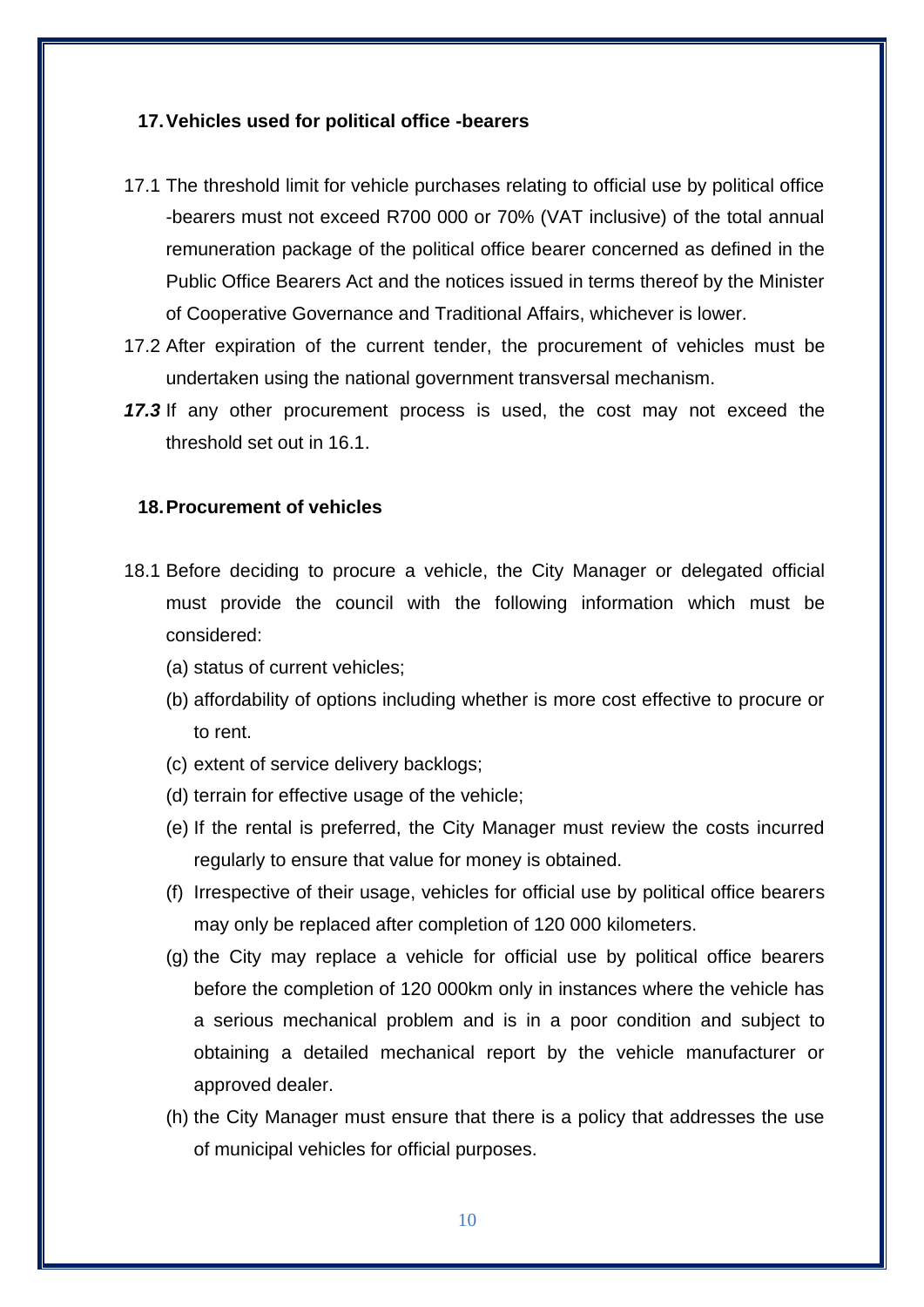## <span id="page-13-0"></span>**19.Credit cards**

- 19.1 The City Manager must ensure that no credit card or debit card linked to a bank account of the City is issued to any official or political office bearer.
- 19.2 Where officials or political office bearers incur expenditure in relation to official municipal activities, such officials or political officer bearers must use their personal credit cards or cash or arrangements made by the city and request reimbursement in accordance with the written approved policy and processes.

## <span id="page-13-1"></span>**20.Campaigning**

20.1 The City's resources may not be used to fund elections, campaign activities, including the provision of food, clothing, printing of agendas and brochures and other inducements as part of, or during election periods or to fund any activities of any political party at any time.

## <span id="page-13-2"></span>**21.Corporate branded items**

21.1 The City may not incur expenditure on corporate branded items like clothing or goods for personal use of officials, other than uniforms, office supplies and tools of trade unless costs related thereto are recovered from affected officials or is an integral part of the business model.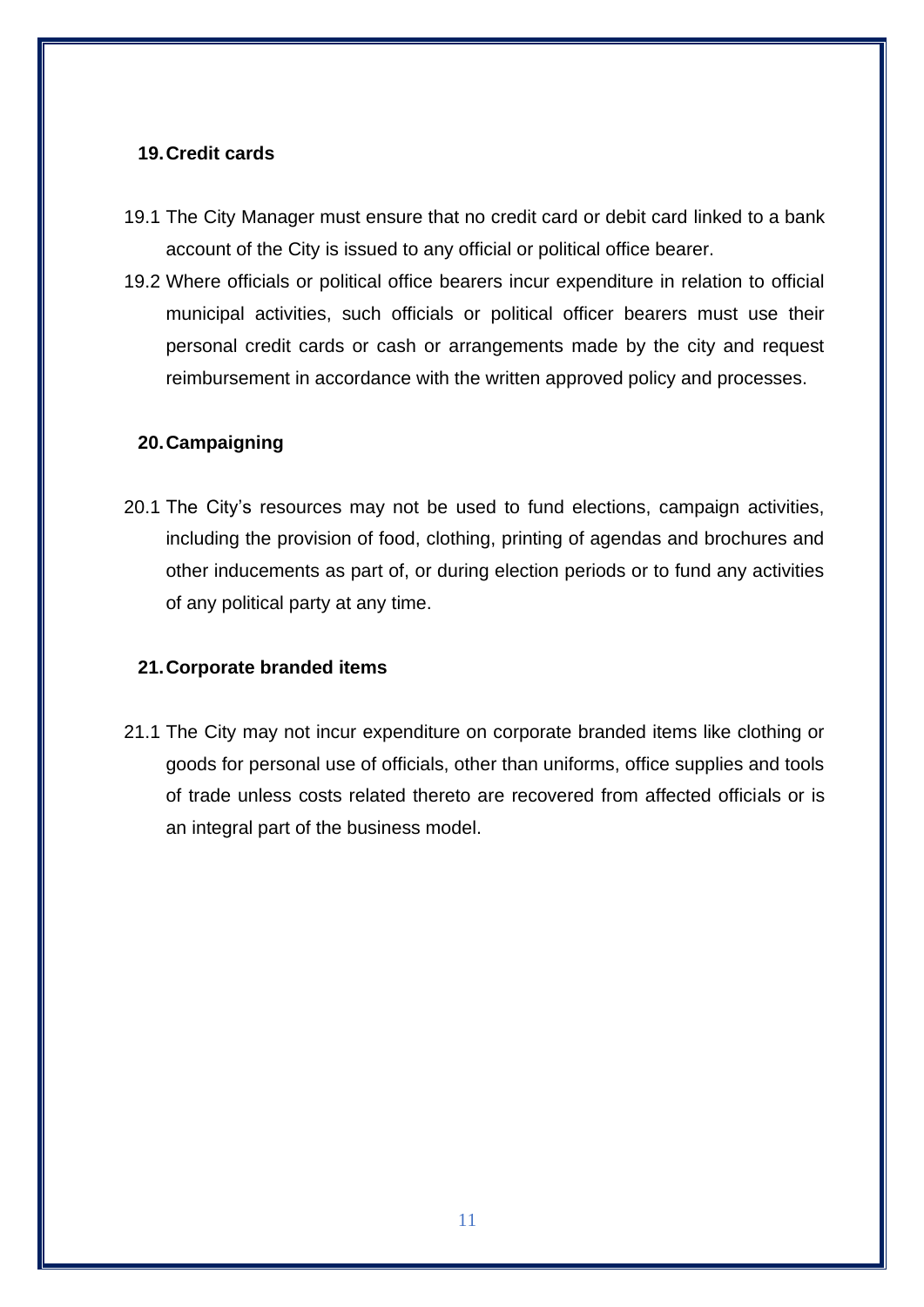#### <span id="page-14-0"></span>**22.Travel and subsistence**

- 22.1 There should be a submission of a motivation to the City Manager or the delegated official by those requesting permission to travel either locally or abroad.
- 22.2 The accounting officer:
	- (a) May only approve the purchase of economy class tickets for officials where the flying time for a flight is five (5) hours or less;
	- (b) For flights that exceed five (5) hours of flying time, may purchase business class tickets only for accounting officers, and persons reporting directly to accounting officers.
	- (c) Notwithstanding 21.2 (a), the accounting officer may approve the purchase of a business class tickets for officials with disabilities or medically certified condition.
	- (d) International travel to meetings or events will only be approved if it is considered critical to attend the meeting or event, and only the officials that are directly involved with the subject matter will be allowed to attend the meeting or event.
	- (e) Officials of the municipality must:
	- (i) Utilize the municipal fleet, where viable, before incurring costs to hire vehicles;
	- (ii) Make use of a shuttle service if the cost of such a service provider is lower than: the cost of hiring a vehicle; the cost of kilometers claimable by the employee; and the cost of parking.
	- (iii) not hire vehicles from a category higher than Group B; and
	- (iv) where a different class of vehicle is required for a particular terrain or to cater for the special needs of an official, seek the written approval of the accounting officer before hiring the vehicle.
	- **(f)** The municipality must use the negotiated rates for flights and accommodation as communicated by National Treasury, from time to time, or any other cheaper flight or accommodation that is available. Please refer to **Annexure A** and **Annexure B**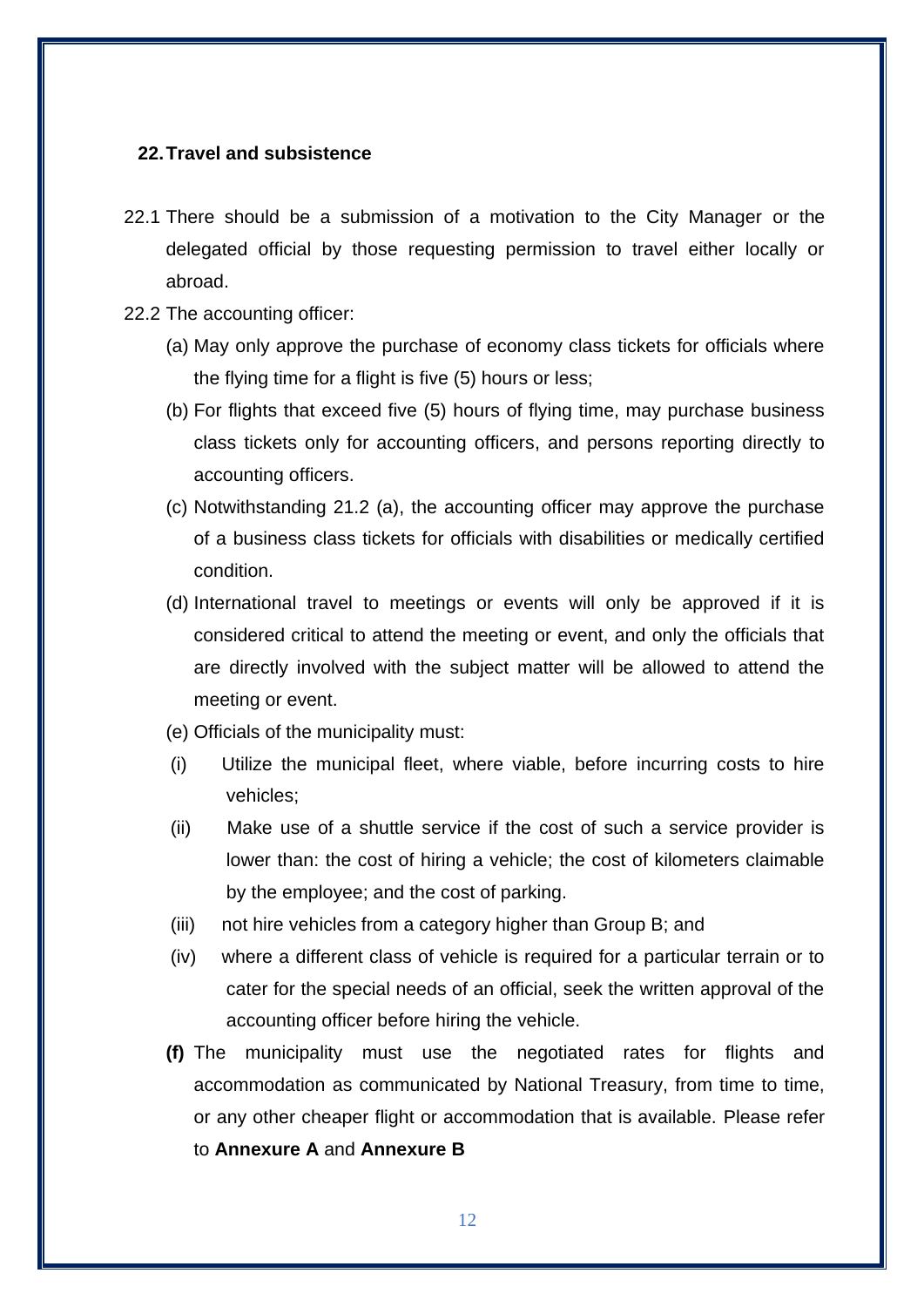#### <span id="page-15-0"></span>**23.Domestic accommodation**

- 23.1 Overnight accommodation may only be booked where the return trip exceeds 500 kilometers. There may be circumstances that such limitations may be impractical. For example, in instances where attendance is required over a number of days, or there is a risk to the health of the official or councillor and cost vs benefit considerations can warrant such expenditure. In such cases, an exception is allowed, and approval of the Accounting Officer or delegated official would be required.
- 23.2 The accounting officer must ensure that costs incurred for domestic accommodation and meals are in accordance with the maximum allowable rates for domestic accommodation and meals, as communicated by National Treasury, from time to time, as stipulated in **Annexure A**. and the travel and subsistence policy of the City.

#### <span id="page-15-1"></span>**24.Tools of trade for political office bearers**

24.1 Expenditure on tools of trade for political office bearers must be limited to the upper limits as approved and published by the Cabinet member responsible for local government in terms of the Remuneration of Public Office Bearers Act, 1998.

#### <span id="page-15-2"></span>**25.Security threats assessments**

25.1 The City may only use the services of the South African Police Service to conduct periodical or quarterly security threat assessments of political office bearers and key officials and a report must be submitted to the Speaker's office.

#### <span id="page-15-3"></span>**26.Other related expenditure items**

26.1 All commodities, services and products covered by a transversal contract by the National Treasury must be procured through that transversal contract before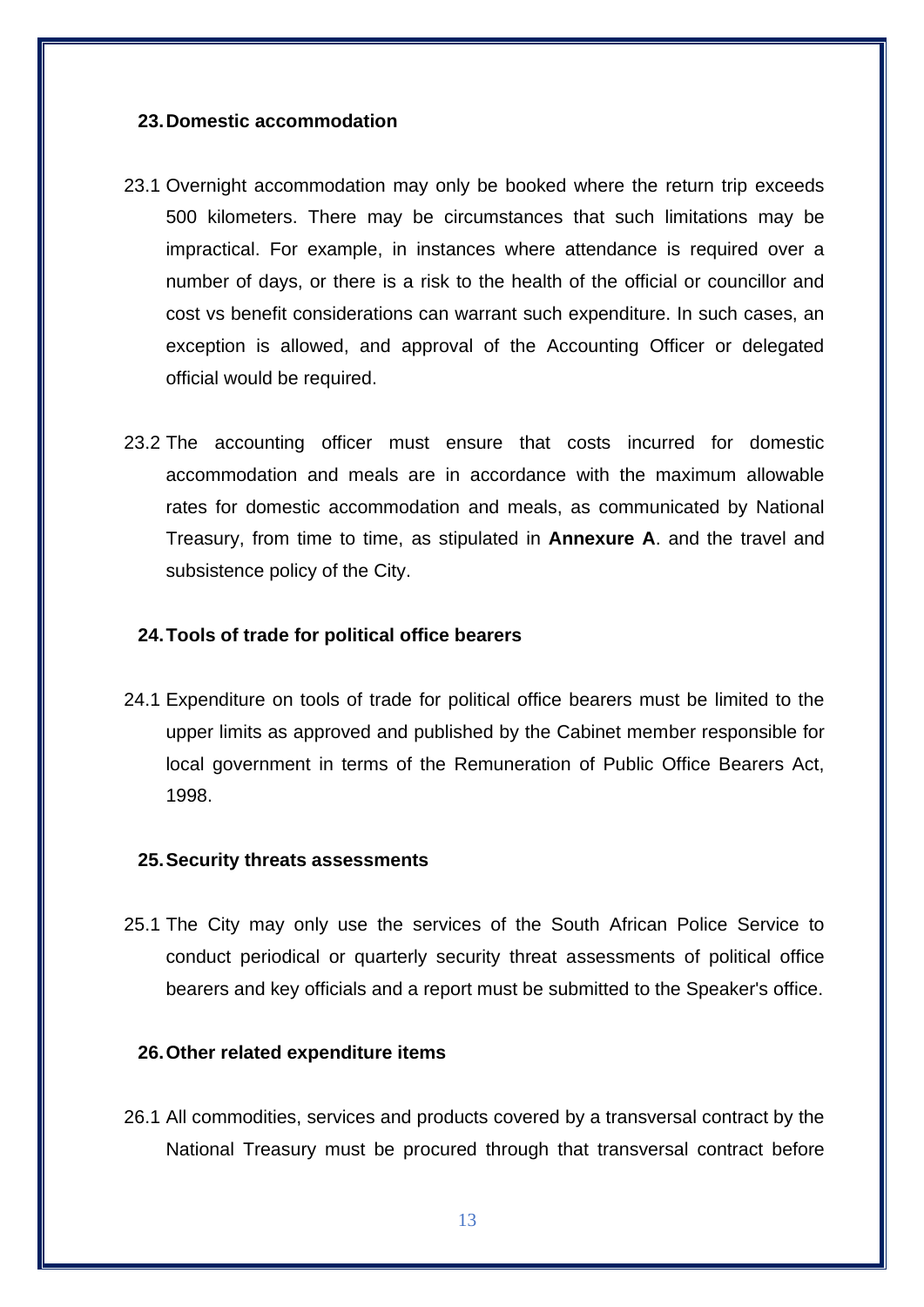approaching the market, to benefit from savings and lower prices or rates that have already been negotiated.

## <span id="page-16-0"></span>**27. Enforcement procedures**

27.1 Failure to implement or comply with this policy may result in any official of the municipality or political office bearer that has authorized or incurred any expenditure contrary to those stipulated herein being held liable for financial misconduct as set out in Chapter 15 of the MFMA.

#### <span id="page-16-1"></span>**28.Disclosures of cost containment measures**

- 28.1 Cost containment measures applied by the municipality must be included in the municipal in-year budget report and annual cost savings must be disclosed in the annual report.
- 28.2 The measures implemented, and aggregate amounts saved per quarter, together with the regular reports on reprioritization of cost savings, on the implementation of the cost containment measures must be submitted to the municipal council for review and resolution. The municipal council can refer such reports to an appropriate council committee for further recommendations and actions.
- 28.3 Such reports must be copied to the National Treasury and relevant provincial treasuries within seven calendar days after the report is submitted to municipal council.

## <span id="page-16-2"></span>**29.Implementation & Review process**

29.1 This policy will be reviewed at least annually or when required by way of a council resolution, or when an update is issued by National Treasury.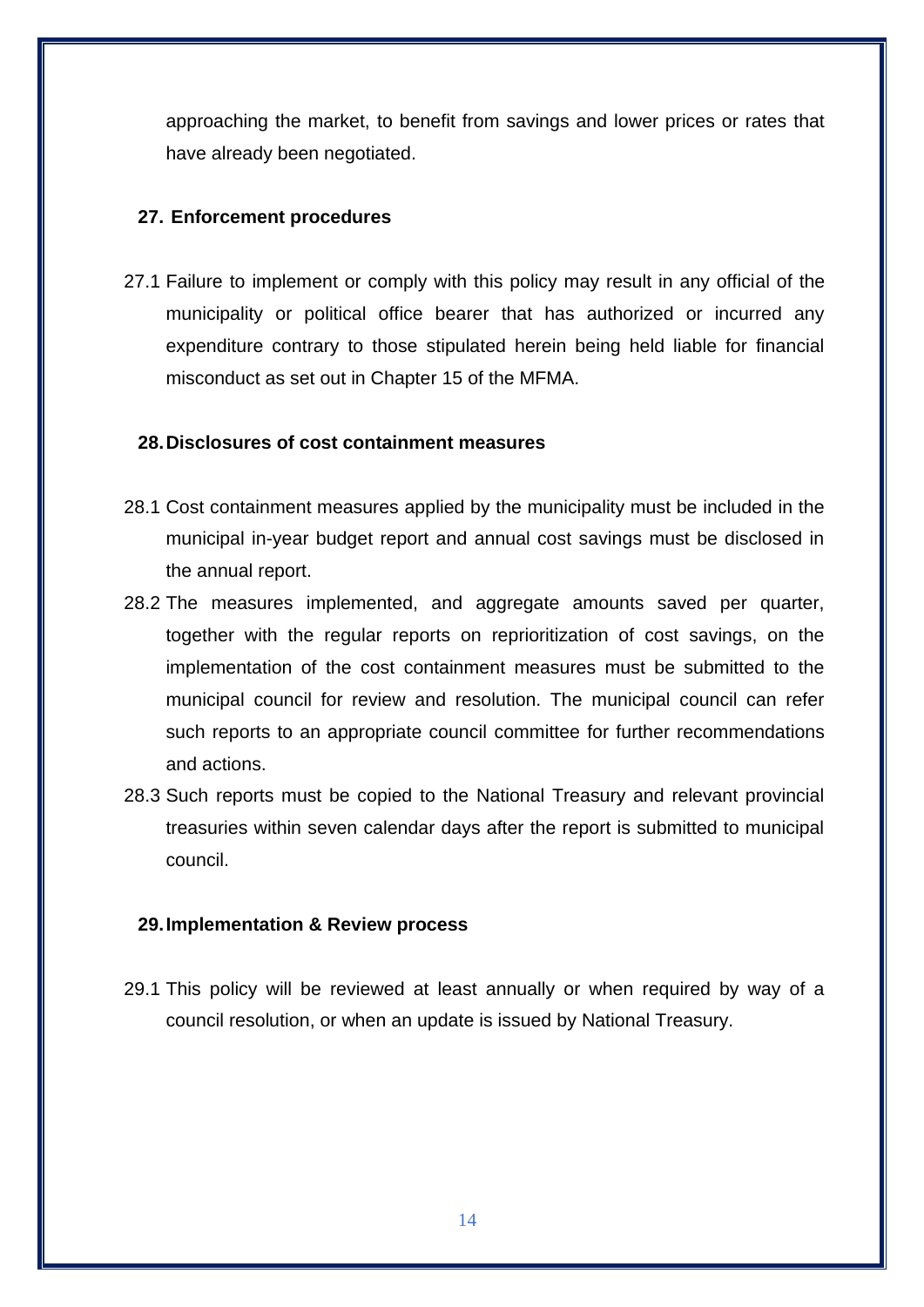#### <span id="page-17-0"></span>**30.Consequences for non-adherence to the cost containment measures**

- 30.1 Any person must report an allegation of non-compliance to the cost containment policy to the accounting officer of the municipality.
- 30.2 The accounting officer must investigate the allegations and if frivolous, speculative or unfounded, terminate the investigations.
- 30.3 If the accounting officer determines the allegations are founded, a full investigation must be conducted by the disciplinary board.
- 30.4 After completion of a full investigation, the disciplinary board must compile a report on the investigations and submit a report to the accounting officer on:
	- (a) Annual Budget
	- (b) Findings and recommendations; and/or
	- (c) Whether disciplinary steps should be taken against the alleged transgressor.
- 30.5 The accounting officer must table the report with recommendations to the municipal council.
- 30.6 Subject to the outcome of the council decision the accounting officer must implement the recommendations.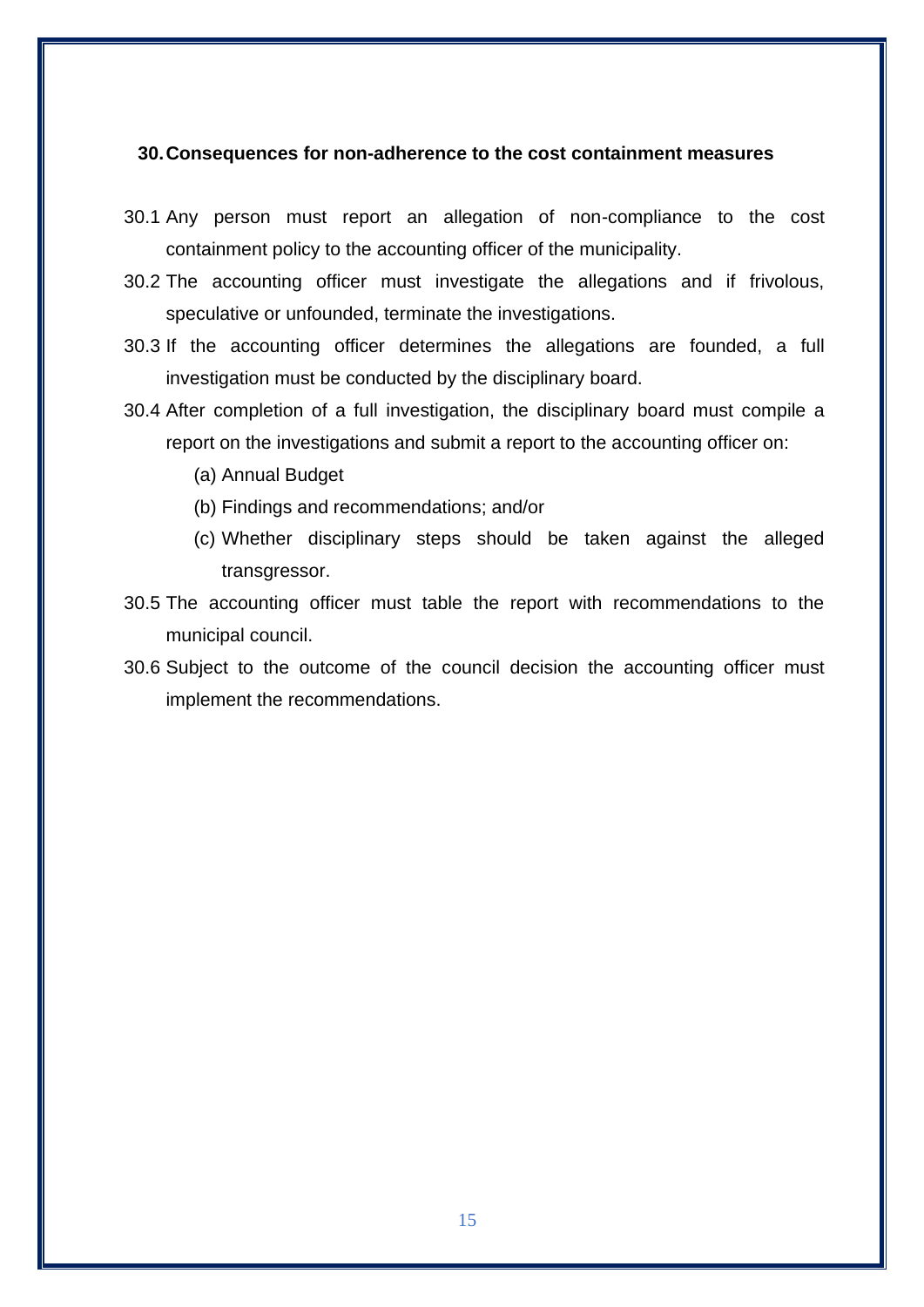## <span id="page-18-0"></span>**31.Annexure A**

| <b>Voucher Includes</b>                                                                                                                                                                                                                                                                                                                             | <b>BAND1</b>        | <b>BAND2</b>                                  | <b>BAND 3</b>             |  |  |
|-----------------------------------------------------------------------------------------------------------------------------------------------------------------------------------------------------------------------------------------------------------------------------------------------------------------------------------------------------|---------------------|-----------------------------------------------|---------------------------|--|--|
|                                                                                                                                                                                                                                                                                                                                                     | Room Only           | Bed & Breakfast                               | Dinner, Bed and Breakfast |  |  |
|                                                                                                                                                                                                                                                                                                                                                     | <b>Tourism Levy</b> | <b>Tourism Levy</b>                           | Tourism Levy              |  |  |
|                                                                                                                                                                                                                                                                                                                                                     | <b>VAT</b>          | <b>VAT</b>                                    | <b>VAT</b>                |  |  |
|                                                                                                                                                                                                                                                                                                                                                     |                     |                                               | 2 x soft Drinks at Dinner |  |  |
|                                                                                                                                                                                                                                                                                                                                                     |                     | Graded Hotel, Boutique Hotel, Lodge or Resort |                           |  |  |
|                                                                                                                                                                                                                                                                                                                                                     | <b>BAND1</b>        | <b>BAND2</b>                                  | <b>BAND 3</b>             |  |  |
| 1 Star                                                                                                                                                                                                                                                                                                                                              | R 590               | R 730                                         | R 855                     |  |  |
| 2 Star                                                                                                                                                                                                                                                                                                                                              | R 920               | R 1050                                        | R 1230                    |  |  |
| 3 Star                                                                                                                                                                                                                                                                                                                                              | R1120               | R 1230                                        | R 1400                    |  |  |
| 4 Star                                                                                                                                                                                                                                                                                                                                              | R <sub>1275</sub>   | R 1380                                        | R 1550                    |  |  |
| 5 Star                                                                                                                                                                                                                                                                                                                                              | R2140               | R 2250                                        | R 2500                    |  |  |
|                                                                                                                                                                                                                                                                                                                                                     |                     | Bed & Breakfast, Country House or Guest house |                           |  |  |
|                                                                                                                                                                                                                                                                                                                                                     | <b>BAND1</b>        | <b>BAND2</b>                                  | <b>BAND 3</b>             |  |  |
| 1 Star                                                                                                                                                                                                                                                                                                                                              | R 3350              | R 495                                         | R 630                     |  |  |
| 2 Star                                                                                                                                                                                                                                                                                                                                              | R 510               | R 670                                         | R 830                     |  |  |
| 3 Star                                                                                                                                                                                                                                                                                                                                              | R 920               | R1080                                         | R <sub>1230</sub>         |  |  |
| 4 Star                                                                                                                                                                                                                                                                                                                                              | R1020               | R1180                                         | R1330                     |  |  |
| 5 Star                                                                                                                                                                                                                                                                                                                                              | R1225               | R1385                                         | R1530                     |  |  |
|                                                                                                                                                                                                                                                                                                                                                     |                     | Self-Catering*                                |                           |  |  |
|                                                                                                                                                                                                                                                                                                                                                     | <b>BAND1</b>        | <b>BAND2</b>                                  | <b>BAND 3</b>             |  |  |
| 1 Star                                                                                                                                                                                                                                                                                                                                              | R 590               |                                               |                           |  |  |
| 2 Star                                                                                                                                                                                                                                                                                                                                              | R 920               |                                               |                           |  |  |
| 3 Star                                                                                                                                                                                                                                                                                                                                              | R1120               |                                               |                           |  |  |
| 4 Star                                                                                                                                                                                                                                                                                                                                              | R <sub>1275</sub>   |                                               |                           |  |  |
| 5 Star                                                                                                                                                                                                                                                                                                                                              | R1475               |                                               |                           |  |  |
|                                                                                                                                                                                                                                                                                                                                                     |                     | Meals**                                       |                           |  |  |
|                                                                                                                                                                                                                                                                                                                                                     | <b>BAND1</b>        | <b>BAND2</b>                                  | <b>BAND 3</b>             |  |  |
| <b>Breakfast</b>                                                                                                                                                                                                                                                                                                                                    | R 110               | R                                             | R                         |  |  |
| Lunch                                                                                                                                                                                                                                                                                                                                               | R 160               | R<br>160                                      | R 160                     |  |  |
| <b>Dinner</b>                                                                                                                                                                                                                                                                                                                                       | R 180               | 180<br>R                                      | R                         |  |  |
| <b>Total</b>                                                                                                                                                                                                                                                                                                                                        | R 4500              | 340<br>R                                      | R 160                     |  |  |
| Accommodation costs are assumed to be inclusive of Parking and Wi-Fi (if available), and<br>exclusive of Laundry expenses.<br>Including Exclusive and Shared Facilities. Exclusive facilities offer travellers a sole occupancy unit<br>consisting of one or more bedrooms and self-contained public areas e.g. kitchen, dining area and<br>lounge. |                     |                                               |                           |  |  |

*Shared Facilities consisting of one or more bedrooms and self-contained shared public areas e.g. kitchen, dining area and lounge.*

*\*\*Maximum amounts that can be claimed for meals. The claim for the actual amounts must be supported by a receipt.*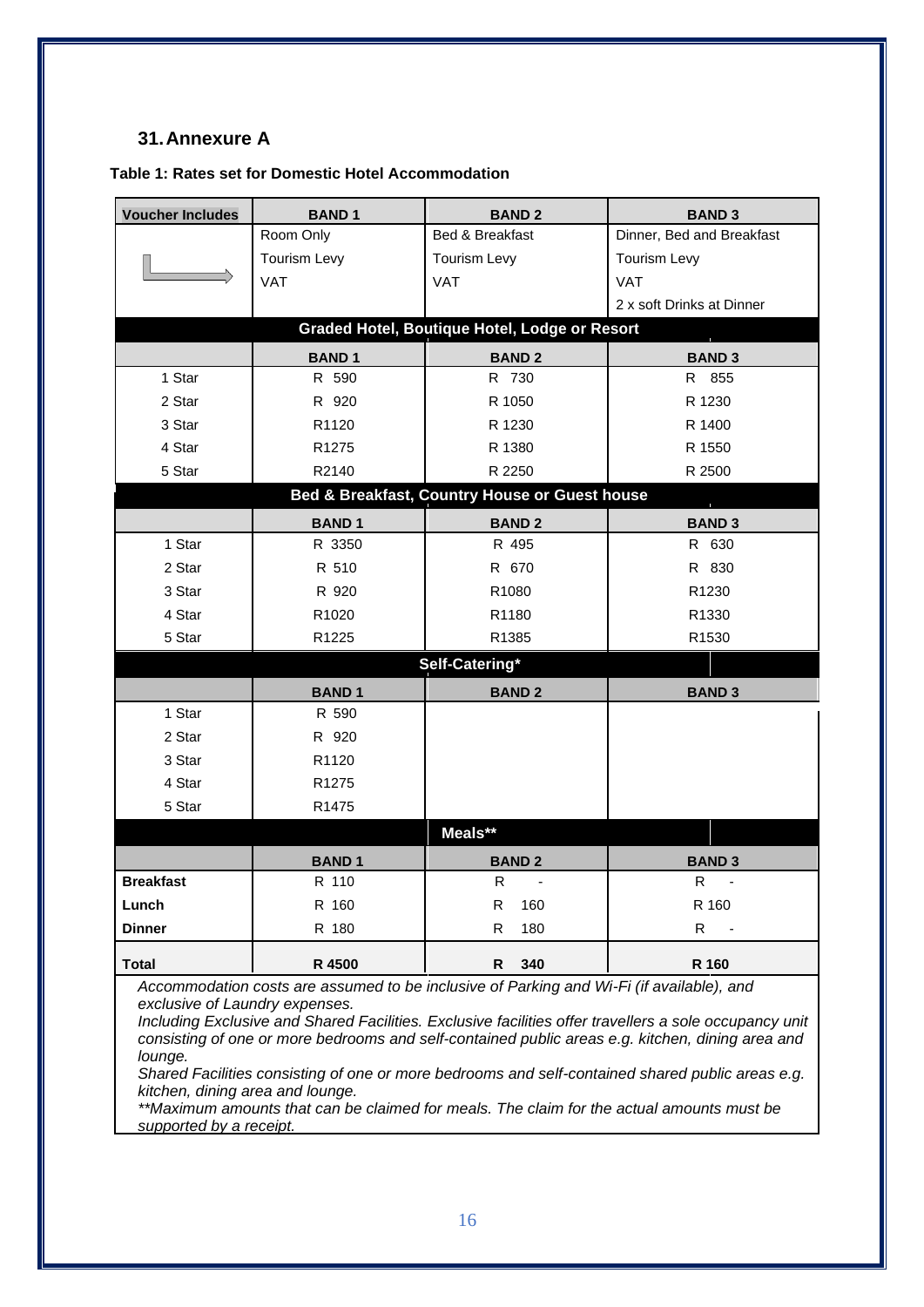If a negotiated rate for a specific star grading is equivalent to or lower than the rate for the lower star grading, the official may be accommodated in the establishment with the higher star grading. This means that an official may be accommodated at a four-star establishment if the rate at the four-star establishment is the same as or lower than a three-star establishment.

Where there is an alternative star grading indicated in **Table 1** (i.e. 4/5 or 3/4), the maximum allowable rate of the lower star grading will be the benchmark. The higher star grading can only be booked if:

- a. the higher star graded facility is the only available option due to location and availability; or
- b. the municipality or municipal entity has negotiated lower rates with the higher star graded facility.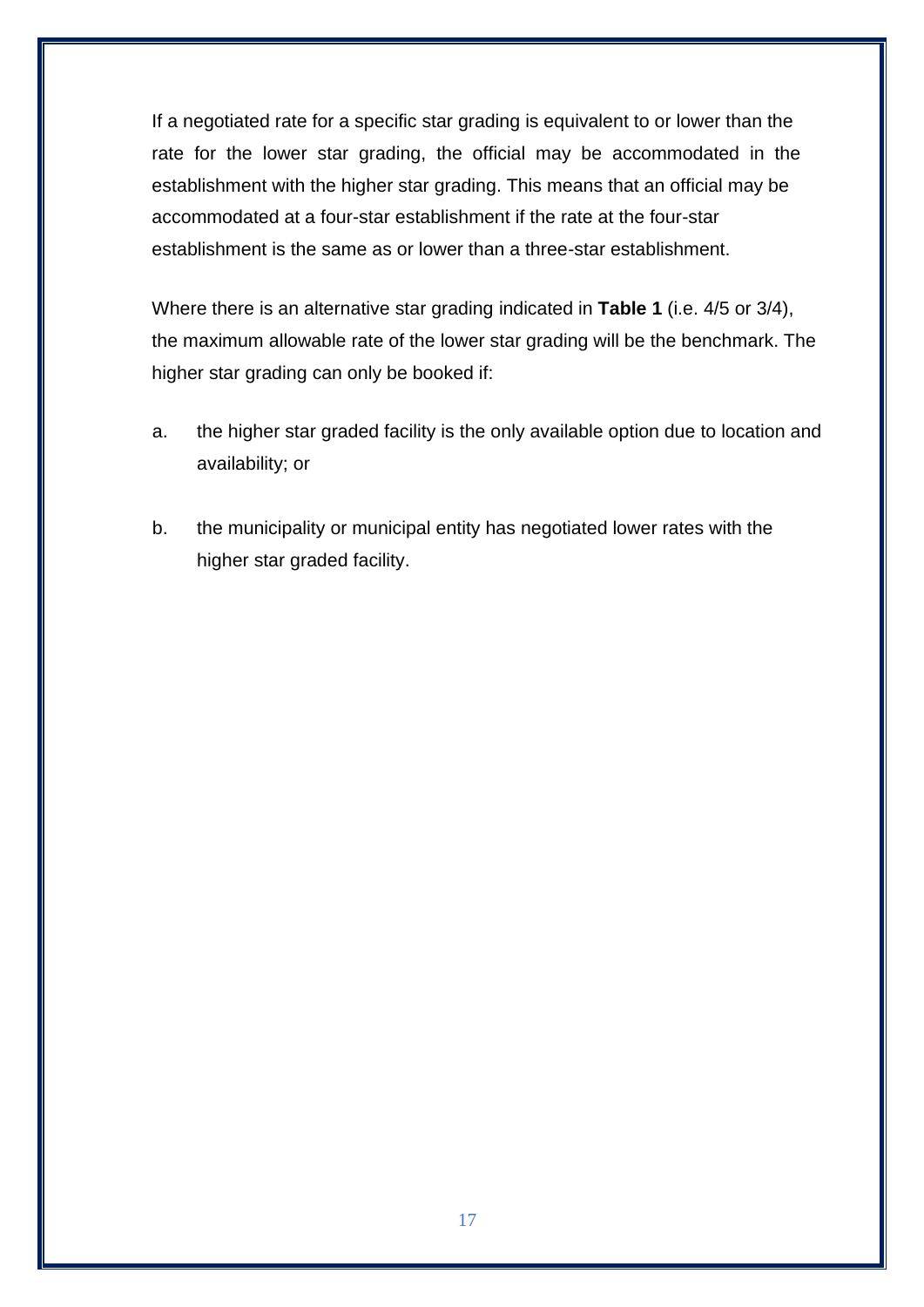## <span id="page-20-0"></span>**32.Annexure B: BA/COMAIR and SAA Deal Codes per Municipality**

Municipalities and municipal entities should use the following codes when requesting quotes from BA/COMAIR.

| <b>MUNICIPALITIES</b>                                    |                  |  |  |
|----------------------------------------------------------|------------------|--|--|
| <b>NAME</b>                                              | <b>DEAL CODE</b> |  |  |
| <b>EASTERN CAPE</b>                                      |                  |  |  |
| <b>Alfred Nzo District Municipality</b>                  | 1020907          |  |  |
| Matatiele, Mbizana, Ntabankulu and uMzimvubu             |                  |  |  |
|                                                          |                  |  |  |
| <b>Amathole District Municipality</b>                    | 1020906          |  |  |
| Amahlathi, Mnquma, Ngqushwa, Raymond Mhlaba,             |                  |  |  |
| Mbashe                                                   |                  |  |  |
| and Great Kei,                                           |                  |  |  |
| <b>Buffalo City Metropolitan Municipality</b>            | 1020901          |  |  |
| <b>Chris Hani District Municipality</b>                  | 1020908          |  |  |
| Emalahleni, Engcobo, Intsika, Inxuba, Sakhisizwe and     |                  |  |  |
| Enoch                                                    |                  |  |  |
| Mgijima                                                  |                  |  |  |
| <b>Joe Gqabi District Municipality</b>                   | 1020909          |  |  |
| Elundini, Walter Sisulu and Senqu                        |                  |  |  |
| Nelson Mandela Bay Metropolitan Municipality             | 1020899          |  |  |
| <b>OR Tambo District Municipality</b>                    | 1020903          |  |  |
| Ingquza Hill, King Sabata Dalindyebo, Mhlontlo, Nyandeni |                  |  |  |
| and                                                      |                  |  |  |
| Port St Johns                                            |                  |  |  |
| <b>Sarah Baartman District Municipality</b>              | 1020921          |  |  |
| Dr Beyers Naudé, Blue Crane Route, Makana, Ndlambe,      |                  |  |  |
| Sundays River Valley, Kouga and Kou-kamma                |                  |  |  |
| <b>FREE STATE</b>                                        |                  |  |  |
| <b>Fezile Dabi District Municipality</b>                 | 1020922          |  |  |
| Mafube, Moqhaka, Metsimaholo and Ngwathe                 |                  |  |  |
| Lejweleputswa Distric Municipality                       | 1020923          |  |  |
| Masilonyana, Matjhabeng, Nala, Tokologo and Tswelopele   |                  |  |  |
| <b>Mangaung Metropolitan</b>                             | 1020923          |  |  |
| <b>Thabo Mafutsanyana District</b>                       | 1020924          |  |  |
| Dihlabeng, Maluti - a- Phofung, Mantsopa, Nketoana,      |                  |  |  |
| <b>Phumelela and Setsoto</b>                             |                  |  |  |
| <b>Xhariep District</b>                                  | 1020925          |  |  |
| Kopanong, Letsemeng and Mohokare                         |                  |  |  |
| <b>GAUTENG</b>                                           |                  |  |  |
| <b>City of Johannesburg Metropolitan</b>                 | 1020900          |  |  |
| <b>City of Tshwane Metropolitan</b>                      | 1020898          |  |  |
| Ekurhuleni Metropolitan                                  | 1020904          |  |  |
| <b>Sedibeng District</b>                                 | 1020926          |  |  |
| Emfuleni, Lesedi and Midvaal                             |                  |  |  |
| <b>West Rand District</b>                                | 1020927          |  |  |
| Merafong, Mogale City, Rand West                         |                  |  |  |
| <b>KWAZULU-NATAL</b>                                     |                  |  |  |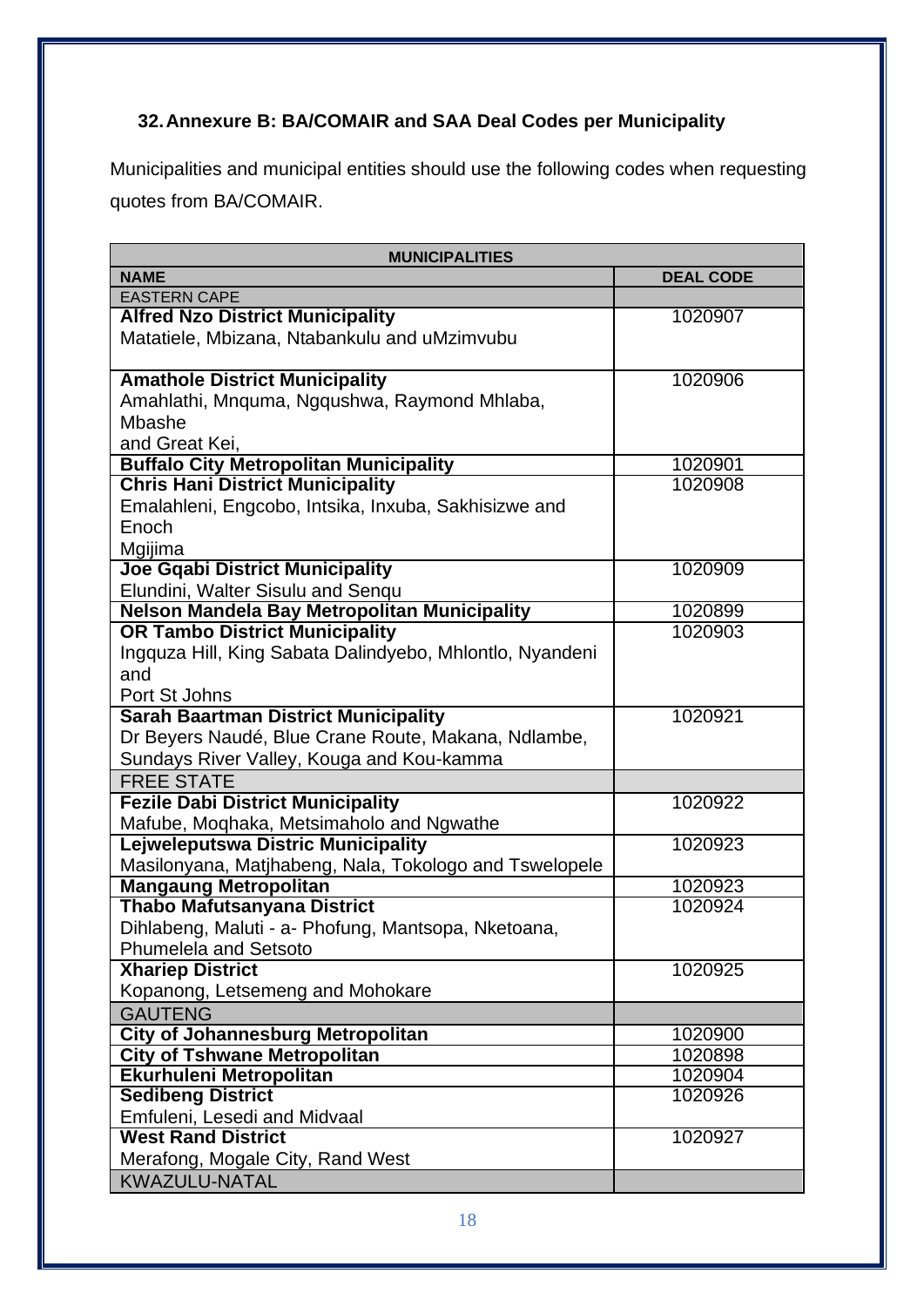| eThekwini Metropolitan                         | 1008810 |
|------------------------------------------------|---------|
| <b>iLembe District Municipality</b>            | 1020929 |
| KwaDukuza, Mandeni, Maphumulo and Ndwedwe      |         |
| <b>Harry Gwala District Municipality</b>       | 1020835 |
| Greater Kokstad, Uhlebezwe, Umzimkhulu and Dr  |         |
| Nkosazana                                      |         |
| Dlamini Zuma                                   |         |
| <b>Ugu District Municipality</b>               | 1020836 |
| uMdoni, Umzumbe, uMuziwabantu and Ray Nkonyeni |         |

| <b>MUNICIPALITIES</b>                                    |                  |  |  |  |
|----------------------------------------------------------|------------------|--|--|--|
| <b>NAME</b>                                              | <b>DEAL CODE</b> |  |  |  |
| <b>Pixley Ka Seme</b>                                    | 1020857          |  |  |  |
| Emthanjeni, Kareeberg, Renosterberg, Siyancuma,          |                  |  |  |  |
| Siyathemba, Thembelihle, Ubuntu and Umsobomvu            |                  |  |  |  |
| <b>ZF Mgcawu</b>                                         | 1020858          |  |  |  |
| !Kai! Garib, !Kheis, Tsantsabane, Kgatelopele and Dawid  |                  |  |  |  |
| Kruiper                                                  |                  |  |  |  |
| <b>WESTERN CAPE</b>                                      |                  |  |  |  |
| <b>Cape Winelands District Municipality</b>              | 1020859          |  |  |  |
| Witzenberg, Drakenstein, Stellenbosch, Breede Valley and |                  |  |  |  |
| Langeberg                                                |                  |  |  |  |
| <b>Central Karoo District Municipality</b>               | 1020859          |  |  |  |
| Beaufort West, Laingsburg and Prince Albert              |                  |  |  |  |
| <b>City of Cape Town Metro</b>                           | 1008771          |  |  |  |
| <b>Garden Route District Municipality</b>                | 1020861          |  |  |  |
| Bitou, George, Hessequa, Kannaland, Kynsna, Mossel Bay   |                  |  |  |  |
| and                                                      |                  |  |  |  |
| Oudtshoorn                                               |                  |  |  |  |
| <b>Overberg District Municipality</b>                    | 1020862          |  |  |  |
| Cape Agulhas, Overstrand, Swellendam and                 |                  |  |  |  |
| Theewaterskloof                                          |                  |  |  |  |
| <b>West Coast District Municipality</b>                  | 1020863          |  |  |  |
| Bergrivier, Cederberg, Matzikama, Swartland and Saldanha |                  |  |  |  |
| Bay                                                      |                  |  |  |  |

Municipalities and municipal entities not listed above should use the following details to contact BA/Comair to obtain a deal code:

## **Contact Details**

Nangamso Letlape: National Account Manager:

Government [Nan.letlape@comair.co.za](mailto:Nan.letlape@comair.co.za)

Municipalities and municipal entities should use the following deal code when requesting quotations from SAA: CK3828. In order to arrange access to the deal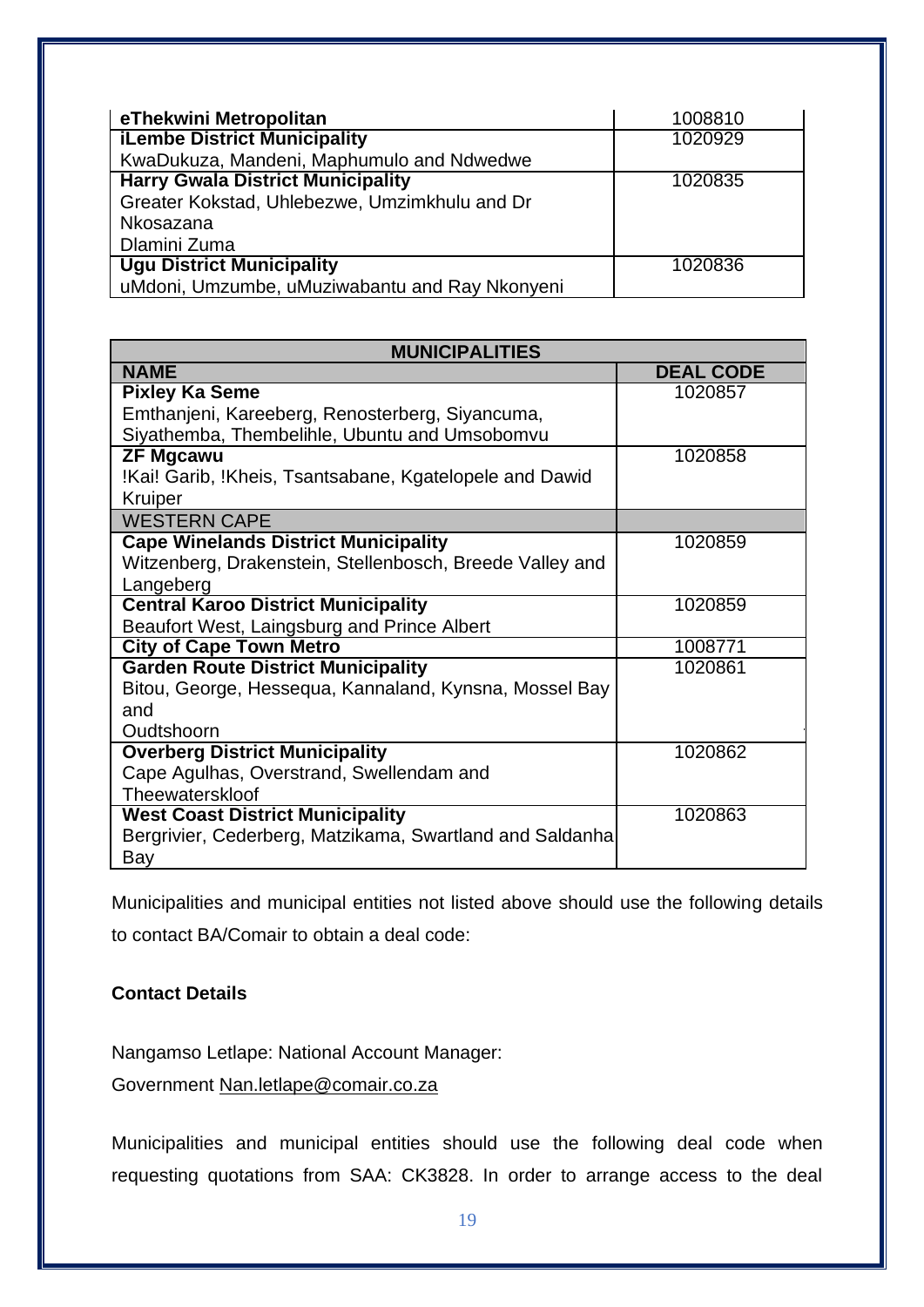codes, travel management companies servicing municipalities and municipal entities should contact the following SAA representatives:

## **Contact Details**

Eastern Cape: Tracy Mentzel [\(tracymentzel@flysaa.com\)](mailto:tracymentzel@flysaa.com) Western Cape: Enid Sinequan [\(enidsinequan@flysaa.com\)](mailto:enidsinequan@flysaa.com) KwaZulu-Natal: Kriba Govender [\(kribagovender@flysaa.com\)](mailto:kribagovender@flysaa.com) All other provinces: Mark Steele [\(marksteele@flysaa.com\)](mailto:marksteele@flysaa.com)

## <span id="page-22-0"></span>**33.Annexure C: RT15-2016 Mobile Communication Services**

## 33.1 **One Account**

The enterprise bundle account will be in the name of the municipality and no longer in the name of an individual mobile user. Individual mobile user contracts (lines) will be migrated to the enterprise bundle account as follows:

Vodacom individual mobile user contracts (lines) will be migrated immediately irrespective of their contract period at no penalty.

Non-Vodacom mobile user contracts (lines) will be left to run their contract periods. On expiry of the contract, they will be ported and migrated to the enterprise bundle account.

Vodacom may consider buying out existing contracts that are left with less than six (06) months to expiry. These will be on a case-by-case basis.

## **33.2 Bundle subscriptions**

The enterprise bundle solution is a pool of minutes, data and SMSs consumed by all mobile users in a municipality. A municipality can customise the pool of voice, data and SMSs to meet its mobile requirements. The minimum bundle options available are as follows: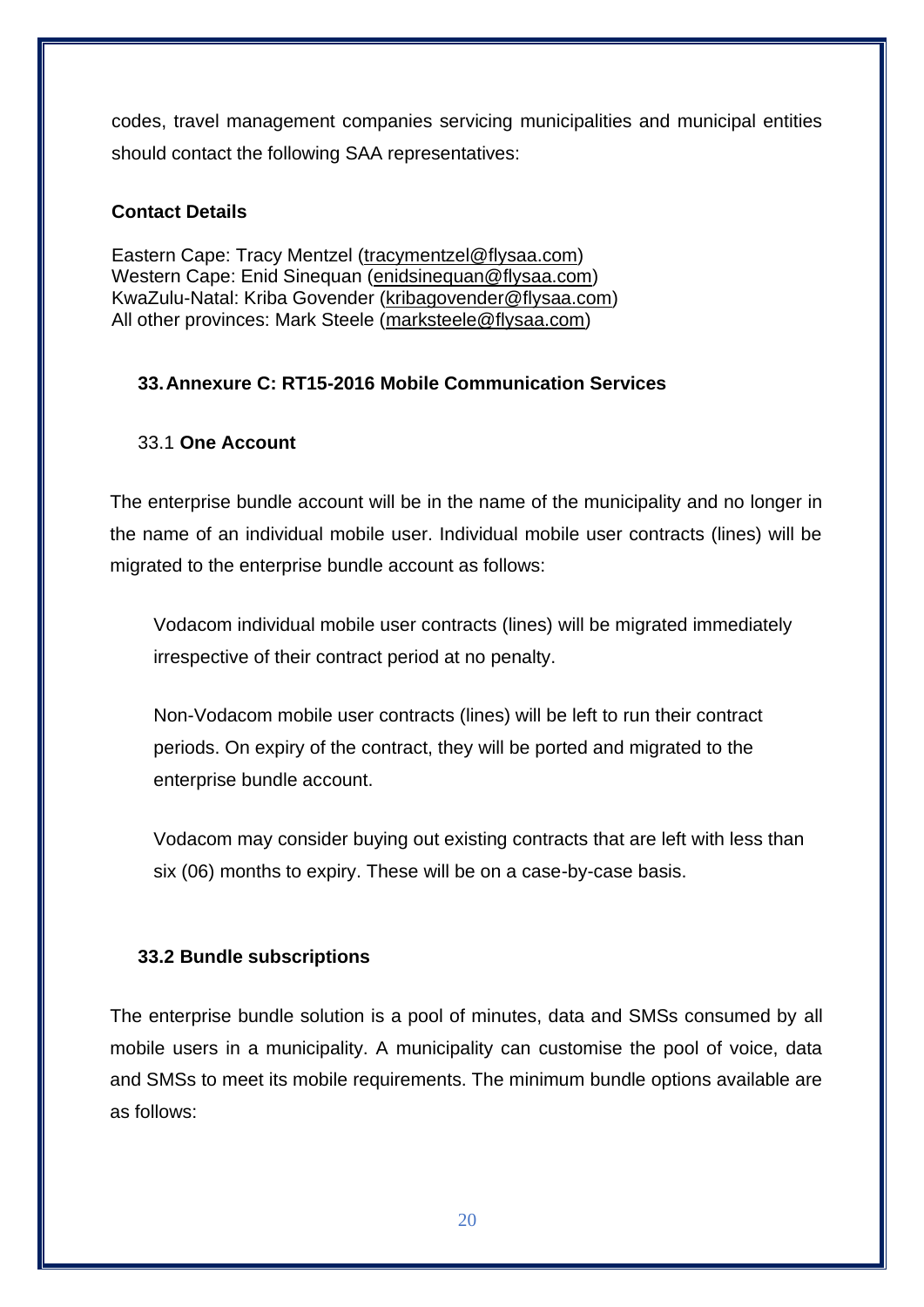#### **33.2.1 Enterprise Voice Bundle WITH Hardware Fund**

A device with 400 domestic voice minutes, 500 closed user group minutes that allow calls for free to all numbers (all state institutions) participating on RT15, 600MB, and 100 SMSs at a monthly subscription of R463.98 inclusive of VAT.

The device is managed separately. Vodacom (Pty) Ltd "Vodacom" creates a hardware fund account by allocating R3990 inclusive of VAT per mobile user to create the hardware fund. The municipality will procure any terminal (device) from the hardware fund. The municipality will choose any devices that are fit for its purpose.

If a municipality allocates devices within the hardware fund limit, there will be no payment to Vodacom. Vodacom Operations and Billing together with the municipality will reconcile the hardware fund.

If a municipality allocates devices in excess of the hardware fund limit, there will be payment for the excess to Vodacom. The excess can either be paid once-off or it can be paid by amortisation for a certain period as agreed with Vodacom. Vodacom will invoice the municipality once, where there is an agreement to pay the excess once-off. Vodacom will invoice monthly where the agreement is an amortisation payment.

## **33.2.2 Enterprise Voice Bundle WITHOUT a Hardware Fund (SIM only)**

400 domestic voice minutes, 500 closed user group minutes that allow calls for free to all numbers (all state institutions) participating on RT15, 600MB, and 100

SMS's at a monthly subscription of R320.84 inclusive of VAT. No hardware fund is applicable with this bundle.

## **33.2.3 Enterprise Data Bundle (SIM only)**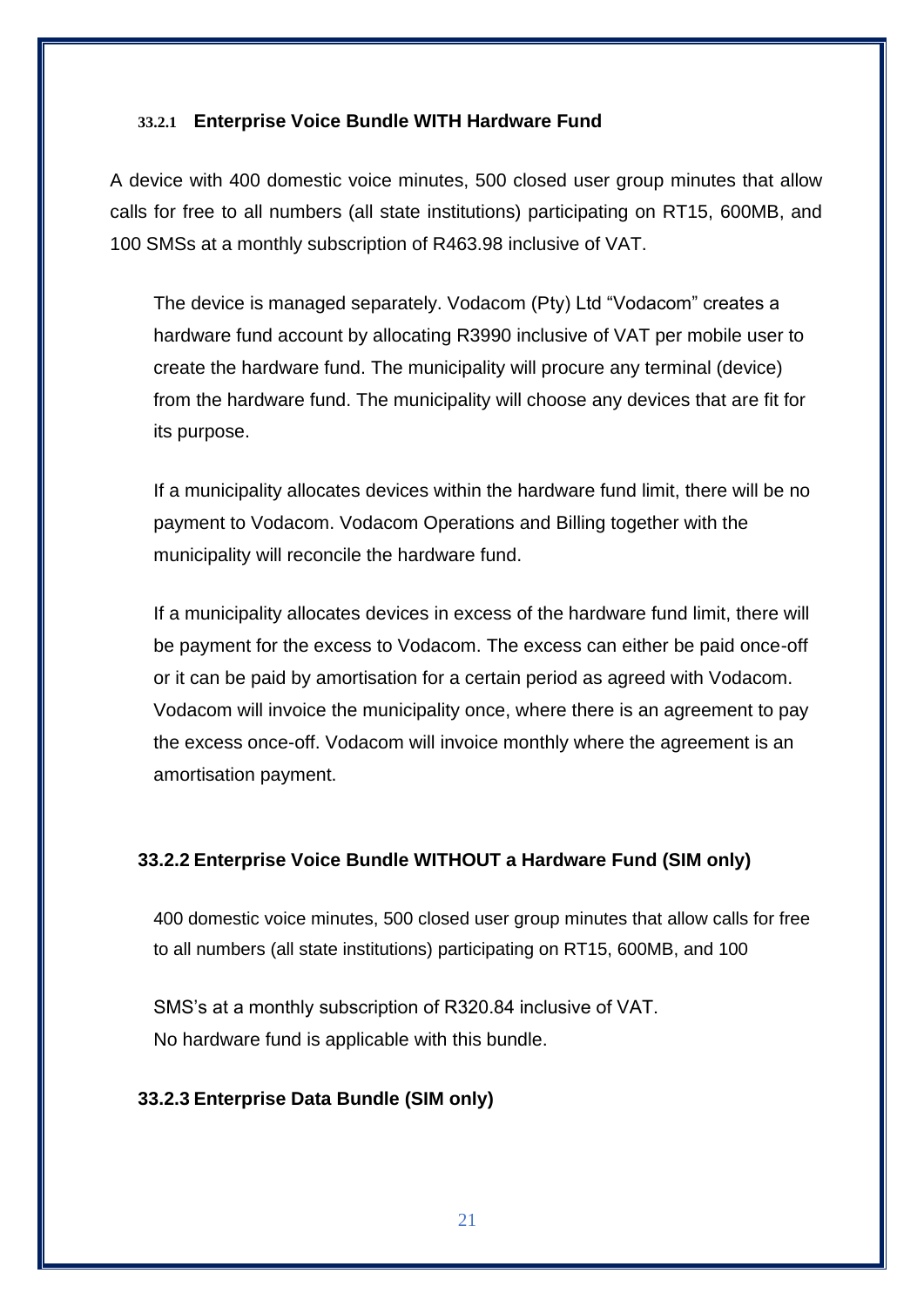The enterprise data bundle solution is a pool of data consumed by all mobile users in a municipality. A municipality can customise the pool of data to meet its mobile requirements.

800MB of data at a monthly subscription of R100.32 inclusive of VAT. No hardware fund is applicable with this bundle.

## **33.3 Other services available on RT15**

Internet of Things (e.g. Any asset management including Smart Metering); Enterprise mobility management (Any mobile applications);

Roaming (Zone 1 are Vodafone Countries where daily access fee is waived and home rates are charged, there are roaming agreements on Zone 2 where daily access fee is reduced by 50%, No Roaming agreement on Zone 3 where SMS charges are reduced by 50%)

Device security;

Bulk SMS including USSD; APN (Access Point Node);

Push-to-talk (using a mobile device); Value Added Services;

Insurance for Devices;

Unified Communications (e.g. Video Conferencing, One-Net etc.); and

All these services come with a commitment by Vodacom of Best Quality network – there is an agreement with Vodacom to ensure coverage on all areas where there is public service rendered. Municipalities must contact the National Treasury where there are coverage requirements.